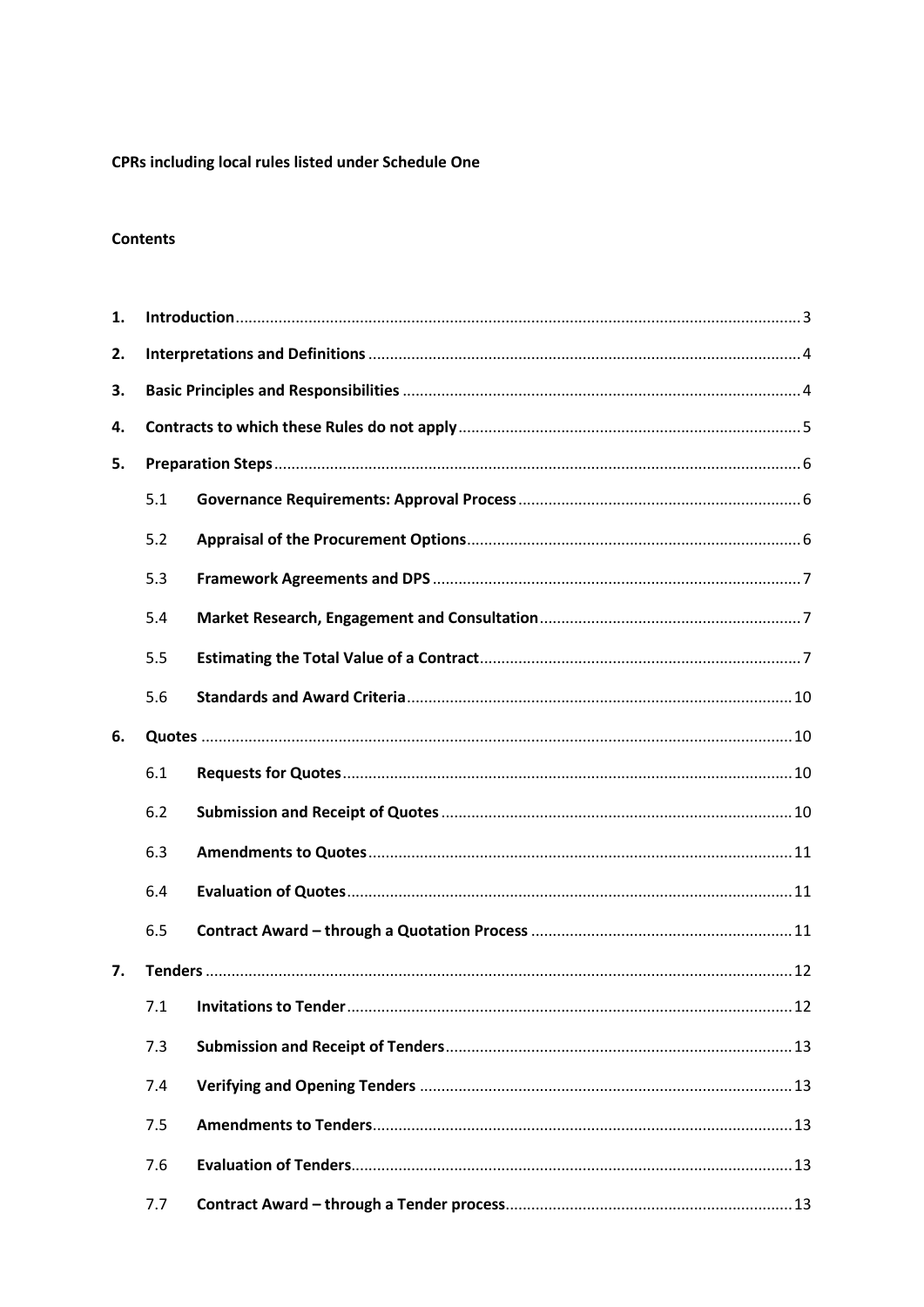|     | 7.8 |  |
|-----|-----|--|
| 8.  |     |  |
|     | 8.1 |  |
|     | 8.2 |  |
|     | 8.3 |  |
|     | 8.4 |  |
| 9.  |     |  |
|     | 9.1 |  |
|     | 9.2 |  |
|     | 9.3 |  |
|     | 9.4 |  |
| 10. |     |  |
| 11. |     |  |
| 12. |     |  |
|     |     |  |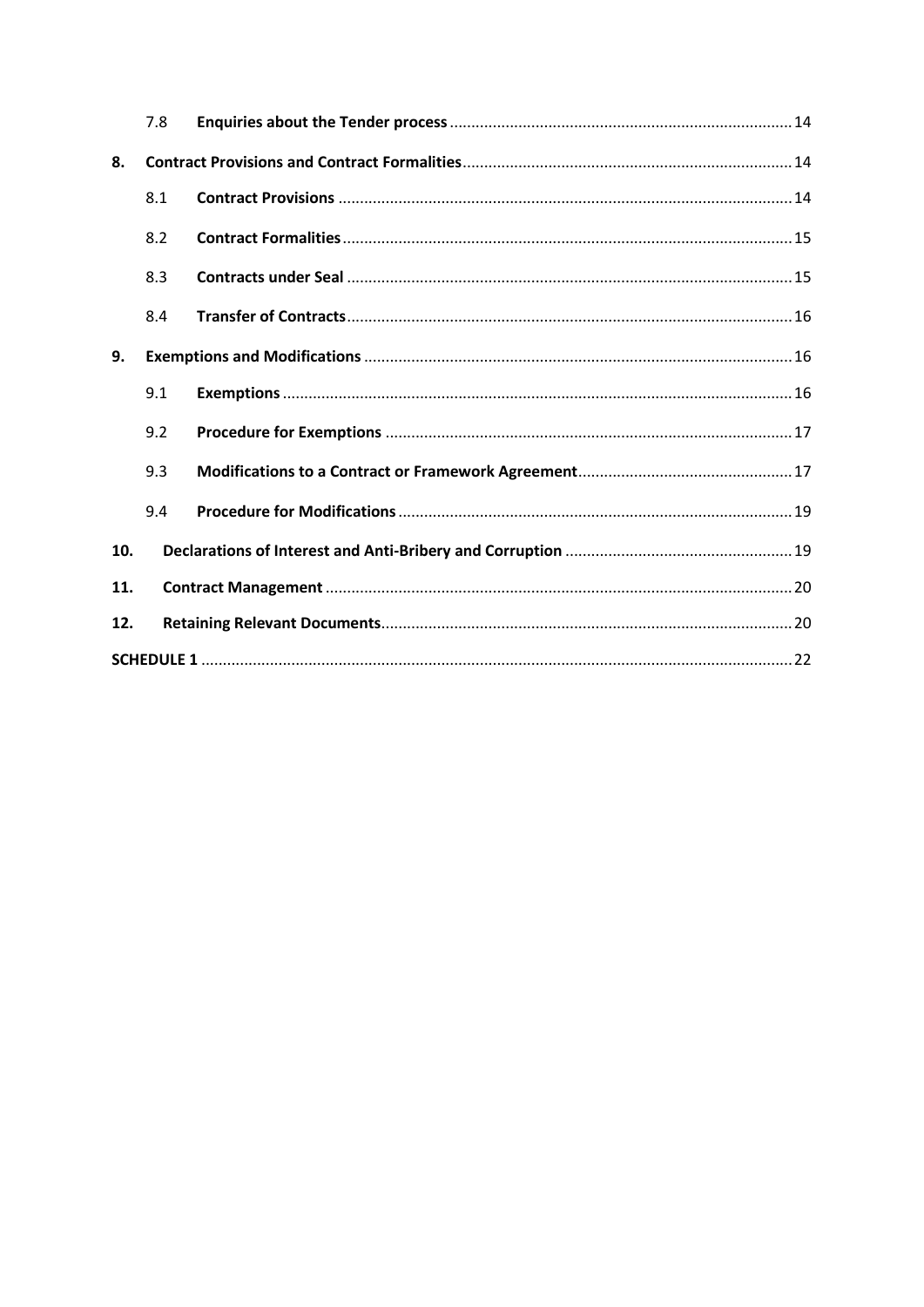# **1. Introduction**

- <span id="page-2-0"></span>1.1 These Contract Procedure Rules ("Rules") are standing orders made pursuant to Section 135 of the Local Government Act 1972. Compliance with the Rules and observance of all relevant legislation from which they emanate in particular, but not limited to: the Public Procurement (Amendments, Repeals and Revocations) Regulations 2016; the Public Contracts Regulations 2015; Concession Contracts Regulations 2016; Equality Act 2010; Public Services (Social Value) Act 2012; the Local Government (Transparency Requirements) (England) Regulations 2015 (As amended from time to time); and the associated principles relating to non-discrimination, equal treatment and transparency, is mandatory for all Officers and Members.
- 1.2 Stockport Metropolitan Borough Council, Tameside Metropolitan Borough Council, Trafford Borough Council and Rochdale Metropolitan Borough Council ( individually referred to as the "Council" and collectively referred to as the "STAR Authorities") have agreed, through an Inter Authority Agreement ("IAA") to facilitate the joint delivery of Procurement Functions with a view to the attainment of a more economical, efficient and effective discharge of its Procurement Functions via a shared procurement service to be identified as "STAR". Other authorities may, from time to time, join the IAA.
- 1.3 Each of the STAR Authorities have agreed to establish and participate in a joint committee (the "Joint Committee") and have agreed to delegate their Executive and to the extent that the activities of the Joint Committee are not executive functions the STAR Authorities delegates to the joint committee the power to do anything which is calculated to facilitate, or is conducive or incidental to, the discharge of the Procurement Functions delegated to it.
- 1.4 The Rules ensure that Procurement Functions are undertaken in a legally compliant, transparent, fair and competitive manner. These Rules shall apply to all procurement activity where the Council is to procure any Supplies, Services or the execution of Works, or enters into a Concessions Contract as either a contracting authority or commissioner of such, regardless of the origin of funding (such as external grants, partnership funding, pooled or joint budgets for example).
	- 1.5 These Rules allow for Joint Procurement activity to be undertaken by STAR Procurement on behalf of some or all of the STAR Authorities and any other Contracting Authorities (together the Participating Authorities) who may, from time to time opt to participate in the Joint Procurement. The Participating Authorities will select one of their number to act as lead in the process (Lead Authority). The Lead Authority will draft a Memorandum of Understanding (MOU) to be agreed and signed by the Participating Authorities. The MOU will set out the commitment of resources, and other considerations that each will dedicate to the Joint Procurement activity. The Participating Authorities and Officers must follow their own governance procedures and these Contract Procedure Rules as appropriate.
- 1.6 The Joint Committee shall monitor compliance with the Rules and undertake an annual review of the Rules. The Joint Committee may present recommendations for amendments to the Rules to the Council from time to time and any such amendments shall be subject to the Council's own ratification procedures.
- 1.7 Officers and elected Members involved in procurement activity must comply with these Rules, the Council's Financial Procedure Rules/Regulations and the Council's Employees Code of Conduct/Members Code of Conduct. Officers must ensure that any agents, consultants and contractual partners acting on their behalf, also comply with these Rules. They must also have due regard to any guidance provided by STAR, STAR Legal and their own legal teams. Any failure to comply with any of the provisions of these Rules must be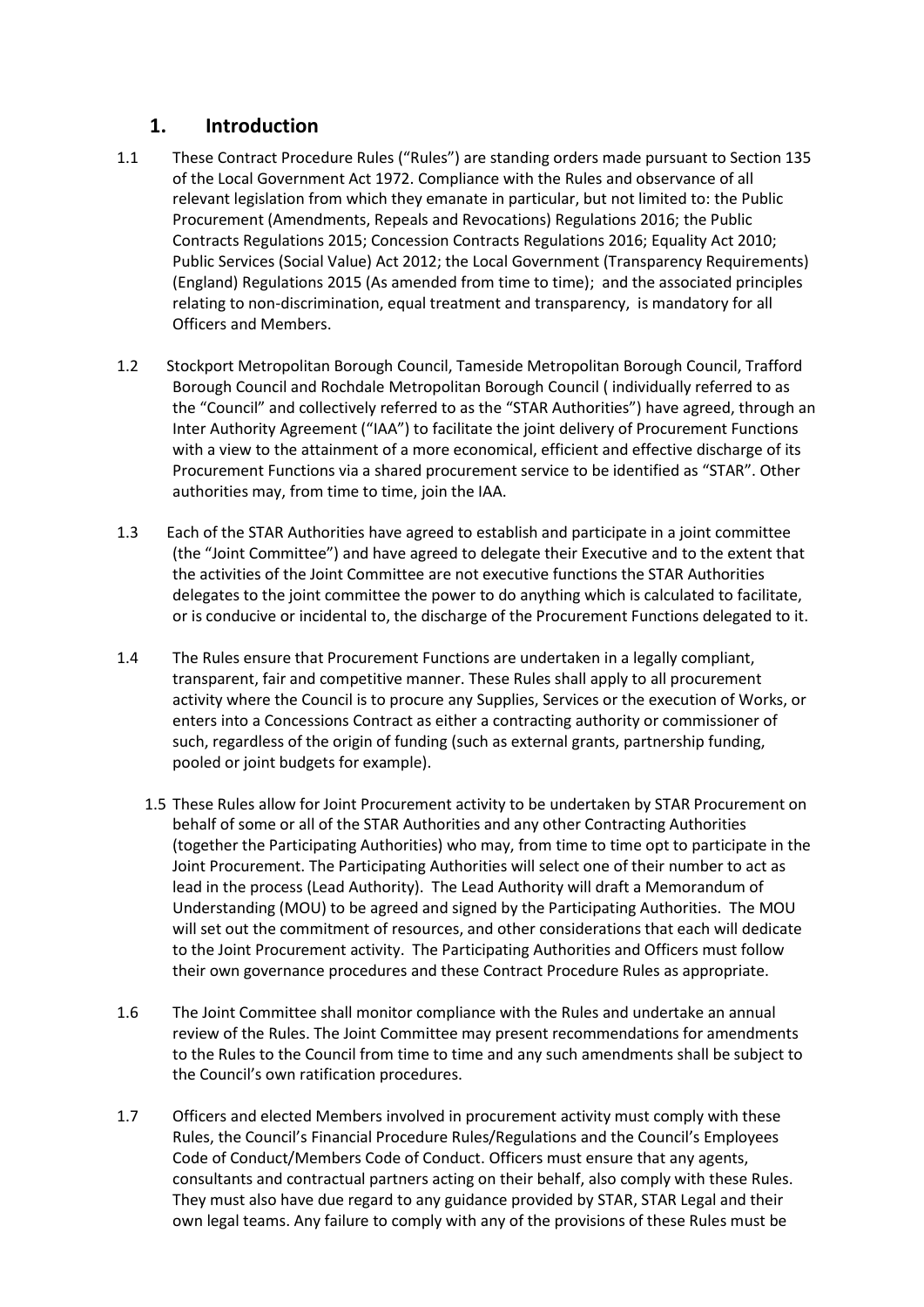reported immediately to the SRO for Legal. Failure by any Officer or Member to comply with the provisions of these Rules may lead to disciplinary action being taken against them.

- 1.8 These Rules must be read in conjunction with the Council's Constitution and in particular the Financial Procedure Rules, the Procurement Handbook, any relevant guidance documents endorsed by the Council and the Council's local Rules as contained in Schedule 1.
- <span id="page-3-0"></span>1.9 A number of local Rules can be found in the attached Schedule 1 and which form part of these Rules.

# **2. Interpretations and Definitions**

- 2.1 In the event of any conflict between English law and these Rules and Council Policy, the requirements of English law shall prevail over these Rules and Council Policy.
- 2.2 Any reference to legislation, primary or secondary, shall include any amendments/replacements made from time to time.
- 2.3 All figures specified in these Rules are exclusive of VAT.
- 2.4 In the event of any doubt as to the interpretation of these Rules, or as to proper procedure to be followed, advice should be sought from STAR in the first instance.
- <span id="page-3-1"></span>2.5 In these Rules the words and phrases below have the meanings detailed at Schedule 2

## **3. Basic Principles and Responsibilities**

- 3.1 Value for money is fundamental to the procurement activity carried out by the Council. This should be achieved through competition, unless there are compelling reasons to the contrary.
- 3.2 In addition to these Rules, above set financial Regulation Thresholds, procurement undertaken by the Council is subject to a legal framework which encourages free and open competition and value for money, to ensure that the public procurement market is open and competitive and that suppliers are treated equally and fairly. The legislative rules cover aspects such as advertising of contracts, procedures for assessing company credentials, awarding the contracts and remedies (penalties) when these rules are breached.
- 3.3 When procurement activity is not subject to the Public Contracts Regulations because the estimated value of a contract falls below the relevant financial Regulations Threshold, Officers and elected Members must adhere to these Rules.
- 3.4 In all procurement activity, Officers and elected Members must comply with the following overriding principles of procurement:
	- a. non-discrimination;
	- b. openness/transparency;
	- c. equal treatment for all;
	- d. mutual recognition; and
	- e. proportionality

Advice and guidance around the application of these principles in respect of procurement activity can either be accessed via the Procurement Handbook or from STAR Procurement or legal officers.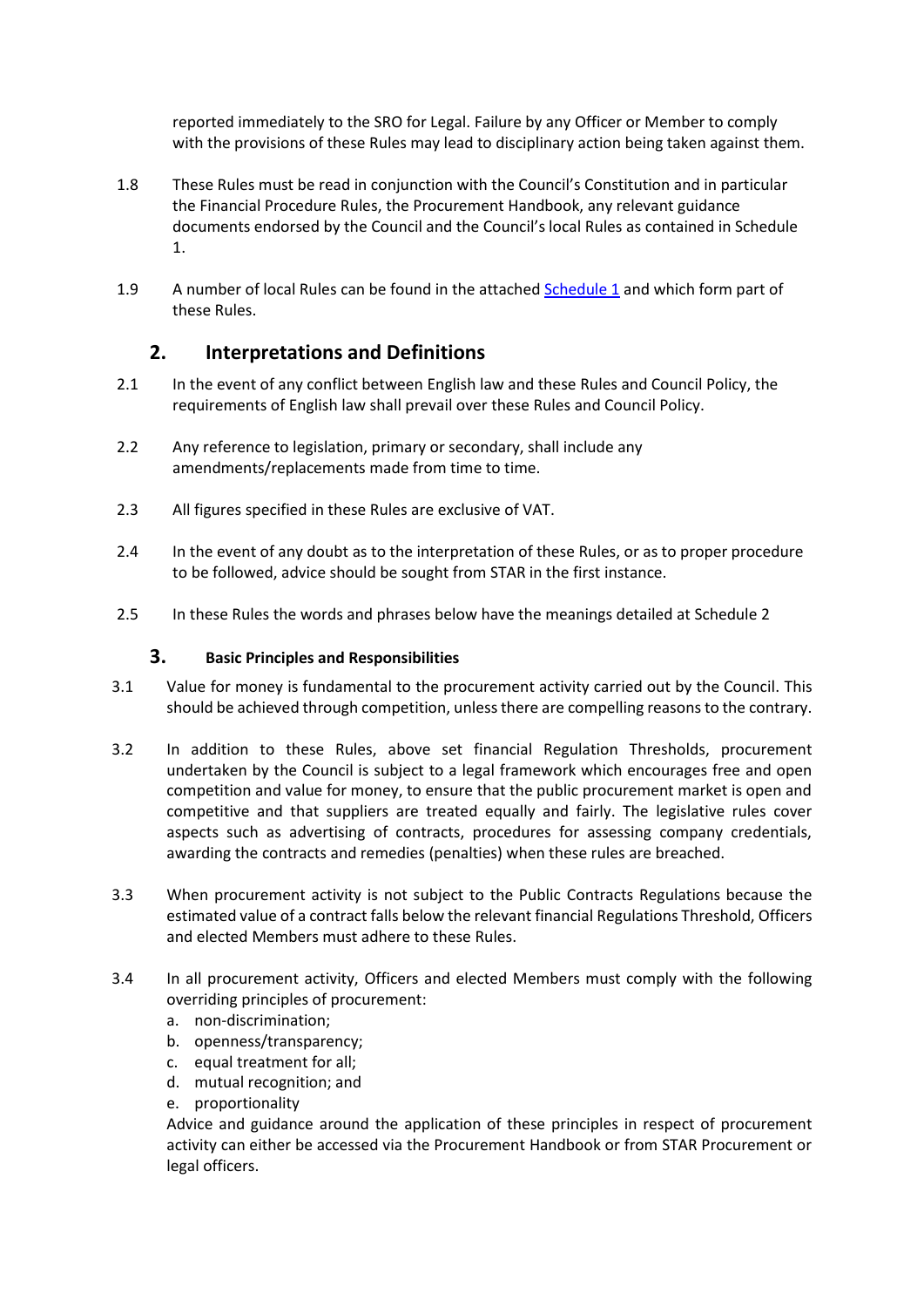- 3.5 All procurement activity must be compliant with all relevant legislation, the Council's Constitution, the Procurement Handbook and the local policies in **Schedule 1**, and as a minimum have regard to:
	- a. **The need to achieve accountability** through sound governance mechanisms, with informed decisions which facilitates procurement activity which demonstrates the highest standards of integrity, transparency and fairness and enables the Council to discharge its responsibility in respect of expenditure of public money;
	- b. **The need to provide consistent procurement policy to suppliers and achieve competitive supply**;
	- c. **The need to meet commercial, regulatory and corporate priorities of the Council**;
	- d. **The need to procure responsibly** by considering how what is to be procured may improve social, environmental and economic well-being of the Council's relevant area;
	- e. **The need to ensure Value for Money, Best Value** and achieve efficiencies by administering procurement processes which are cost effective
	- f. **The need to ensure fair-dealing** by ensuring that suppliers are treated fairly and without unfair discrimination, including protection of commercial confidentiality where compatible with the Council's obligations under FOIA and EIR;
	- g. **The need to ensure legislative compliance** in procurement processes and award of contracts;
	- h. **The need to promote responsiveness** by endeavouring to meet the aspirations, expectations and needs of the community served by the procurement processes;
	- i. **The need to provide transparency** by ensuring that there is openness and clarity on the Council's procurement policy and its delivery and a clear audit trail in relation to procurement activity.
	- j. **The need to Social Value** by considering and evaluating Social Value as part of the procurement process including the use of the Social Value Portal for all over £50,000 contracts.
- 3.6 The Procurement Handbook contains further detailed practical guidance and information on the above requirements and process steps which Officers and elected Members must refer to when undertaking procurement activities.

# <span id="page-4-0"></span>**4. Contracts to which these Rules do not apply**

- 4.1 Where there is any doubt regarding the application of these Rules, Officers and elected Members must seek guidance from STAR, STAR Legal or their own legal team.
- 4.2 These Rules **do not** apply to the following:
	- a. employment contracts for Officers engaged on a PAYE basis;
	- b. Contracts relating solely to the disposal or acquisition of securities;
	- c. Contracts for the acquisition of an interest in land and property;
	- d. Contracts for the appointment of Counsel or the appointment of experts for the purpose of legal, or potential legal proceedings by the SRO for Legal Services;
	- e. Grant funding agreements;
	- f. Certain Qualifying Contracts between entities within the public sector; and
	- g. Any contracts specifically excluded by relevant legislation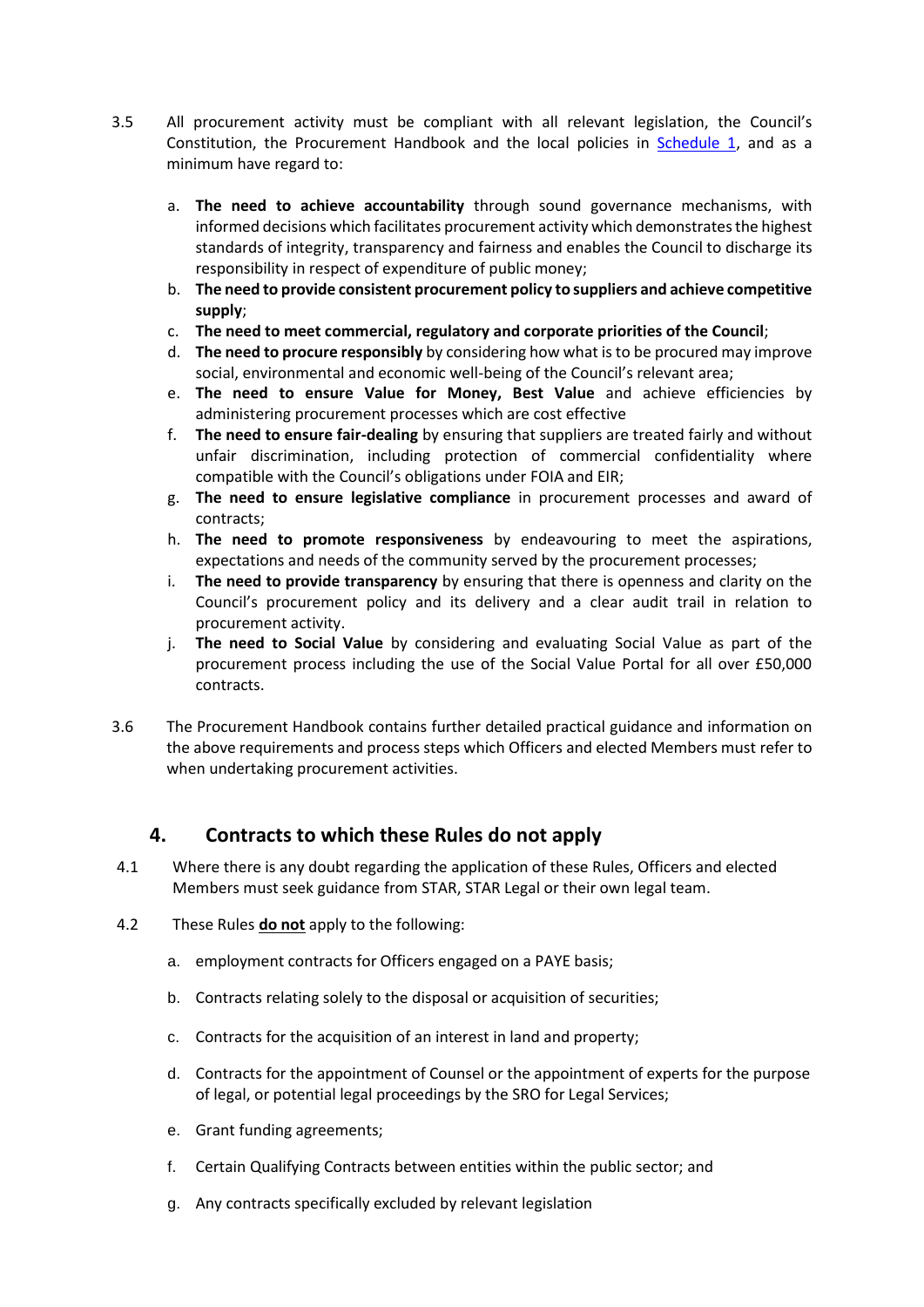# **5. Preparation Steps**

# <span id="page-5-0"></span>**Officers and elected Members must refer to the Procurement Handbook before undertaking any activity in connection with procurement.**

## <span id="page-5-1"></span>5.1 **Governance Requirements: Approval Process**

- 5.1.1 The ASO must ensure that they are aware of what decisions must be made at each stage of the procurement process:
	- The approval process is fundamental to determine the timescales within which a procurement exercise can be completed. Approval requirements involving decisions which must be taken by the Council's cabinet or Council is likely to extend the overall procurement timescales;
	- The ASO must refer to the Council's Constitution, Scheme of Delegation and/or seek confirmation from its legal team in order to determine the correct and appropriate approval process before any procurement activity is initiated.
- 5.1.2 The ASO must submit a PID to STAR prior to undertaking any procurement activity. By submitting the PID the ASO confirms that they have the authority to initiate the procurement activity. The PID must also determine where there are further approval steps which must be taken throughout the procurement process:
	- The ASO will be required to provide evidence of any decisions made and/or approvals obtained in respect of the relevant procurement activity.

## <span id="page-5-2"></span>5.2 **Appraisal of the Procurement Options**

- 5.2.1 Once the PID has been received, the ASO, together with the APO, must conduct an options appraisal of the procurement options and will determine, as a minimum:
	- Contract value:
	- the most viable route to market;
	- procurement process requirements and associated documentation;
	- market research, engagement and consultation requirements;
	- associated implications;
	- key actions;
	- procurement timescales against approval requirements;
	- Specification or Quotation Specification as appropriate;
	- Social Value and the economic, social and environmental wellbeing of the borough and the benefit which the procurement process can bring to the community and have regard to the duty to secure continuous improvement in accordance with Best Value.

Further information on the above can be found in the Procurement Handbook.

- 5.2.2 The ASO and APO must determine if procurement activity will result in either the employees of the Council or its Contractor transferring to a new employer and they must consult STAR Legal and/or their own legal teams to ensure compliance with TUPE, and other related legislation, and to assess the implications in respect of pension arrangements.
- 5.2.3 The ASO and APO will seek advice and guidance from STAR Legal and/or from colleagues on a wider basis where necessary or desirable.
- 5.2.4 The ASO will liaise with STAR to develop either a Specification or a quotation request commensurate to the scope of the Supplies, Services, execution of Works, or Concessions Contract.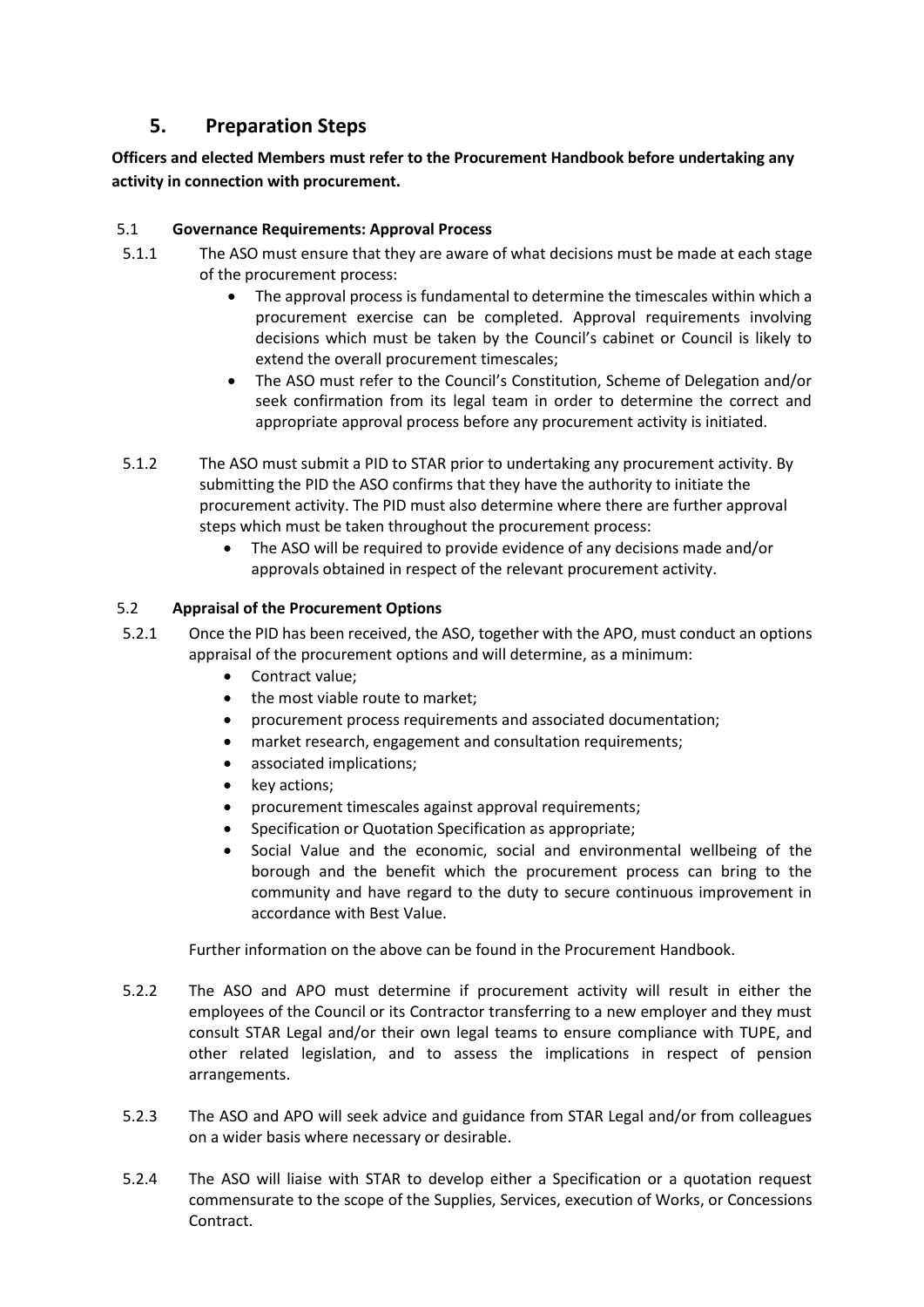### <span id="page-6-0"></span>5.3 **Framework Agreements and DPS**

- 5.3.1 For the avoidance of doubt, a Framework Agreement or DPS is generally considered suitable where it has either been entered into by:
	- a. the Council in compliance with these Rules; or
	- b. another local authority, a local authority purchasing consortium or central government where the Framework Agreement or DPS has been tendered and awarded in accordance with procurement legislation, and the Council is identified as a contracting authority.
- 5.3.2 Where, following an options appraisal as required by Rule 5.2, a suitable Framework Agreement or DPS is identified, the requirements of Rule 5.5.4, Rule 6 (Quotes) and Rule 7 (Tenders) will not be applicable and the ASO and APO must ensure that:
	- a. An order is placed or a contract is awarded in accordance with the terms and conditions set out in the relevant Framework Agreement or DPS; and
	- b. Where applicable, a mini-competition (the tender process required by the Framework Agreement) is held in accordance with rules of the Framework Agreement or DPS; and
	- c. The correct contractual documentation is entered into in accordance with approval requirements.
- 5.3.3 Framework Agreements must not be for more than four years (including options to extend) unless otherwise authorised by the SRO for Legal.

### <span id="page-6-1"></span>5.4 **Market Research, Engagement and Consultation**

- 5.4.1 The ASO and APO will determine market research, engagement and consultation requirements and where relevant the APO will determine where an ASO may consult potential Bidders or Tenderers in general terms prior to a request for a Quote or an Invitation to Tender provided this does not prejudice any potential Bidders or Tenderers.
- 5.4.2 The ASO and APO must not seek or accept technical advice on the preparation of a quotation request or an Invitation to Tender from anyone who may have a commercial interest in the Quote or Tender, as this may prejudice the equal treatment of all potential Bidders and Tenderers and/or distort competition.

#### <span id="page-6-2"></span>5.5 **Estimating the Total Value of a Contract**

- 5.5.1 Rule 5.5 is applicable to the procurement of all contracts where an existing Framework Agreement or DPS is not being used to make an award of contract.
- 5.5.2 Officers must calculate the total value of the Contract in order to determine which procurement activities should be commenced in accordance with these Rules. The procurement activity that must be followed is prescribed in Table 1 below.
- 5.5.3 The Council must not split Contracts in order to avoid public procurement rules or calculate the value of the Contract in such a way as to deliberately avoid exceeding the Regulation Thresholds or any threshold identified in these Rules. The value of a Contract should be calculated as follows and applies to the aggregate value of the Contract Agreement:

### *Yearly potential contract value X Contract Period in years (including any option to extend) = Total value.*

5.5.4 The value of a Framework Agreement or DPS means the maximum estimated amount payable by the users of the Framework Agreement or DPS for the Supplies, Services or execution of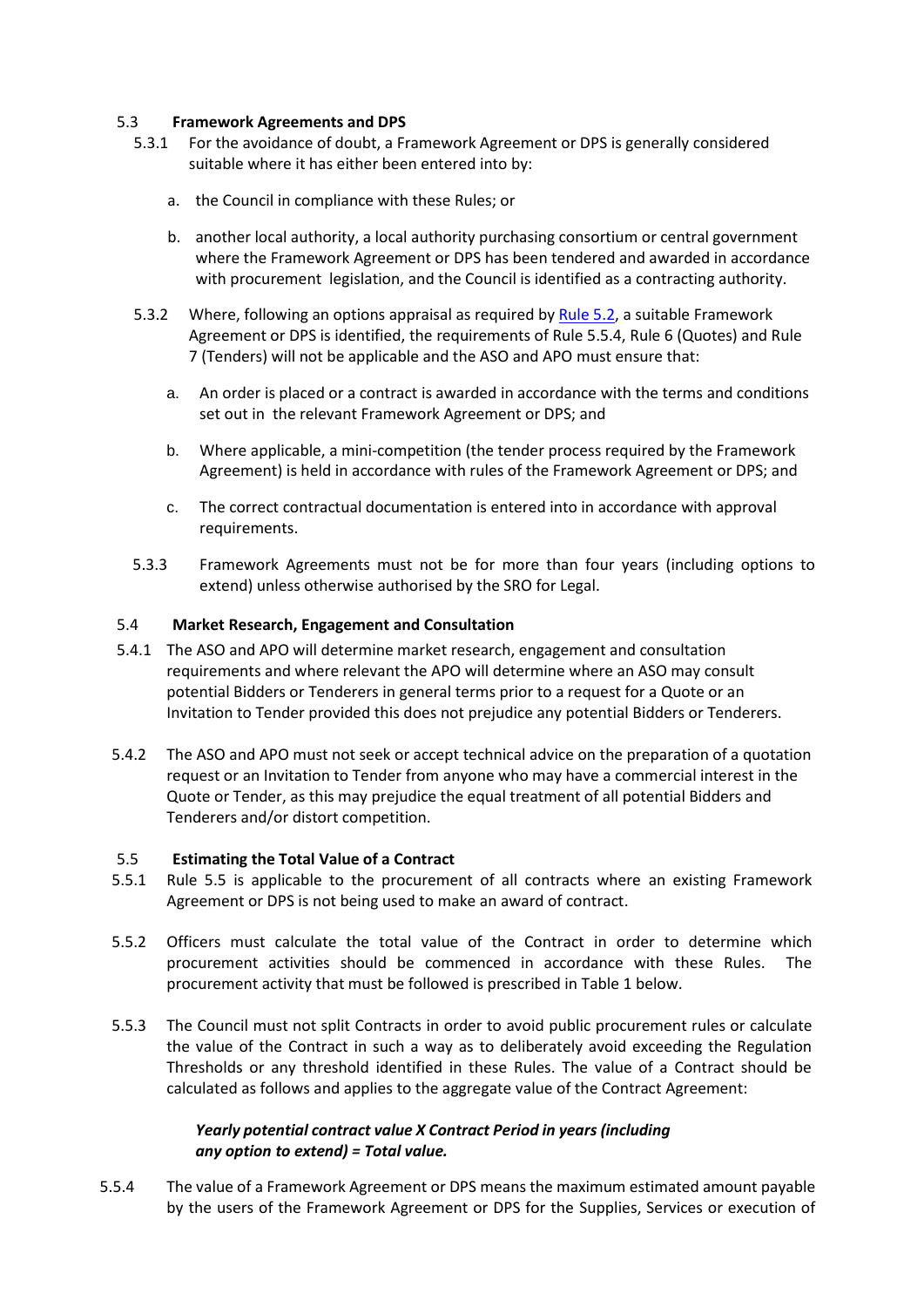Works (excluding VAT) under Call-off Contracts entered into over the entire possible duration of the Framework Agreement or DPS.

5.5.5 The value of the Contract will determine which procurement activity to follow in accordance with Table 1 below subject to Rules 5.5.6 and 5.5.7:

#### **Table 1: Procurement Activities**

Supplies, Services and Concessions

| Value Band   | Value                                                 | <b>Procurement Activity</b>                                                                                                                                         | <b>Minimum Requirement</b><br>for advertising the<br>opportunity      |
|--------------|-------------------------------------------------------|---------------------------------------------------------------------------------------------------------------------------------------------------------------------|-----------------------------------------------------------------------|
| A            | £0 - £9,999.99                                        | Minimum one Quote in<br>accordance with Rule $6-$<br>Quotes                                                                                                         | $N/A^*$                                                               |
| B            | £10,000 - £24,999.99                                  | Minimum three Quotes in<br>accordance with Rule $6-$<br>Quotes - following<br>consultation with STAR                                                                | $N/A^*$                                                               |
| $\mathsf{C}$ | £25,000 and up to the<br><b>Regulation Thresholds</b> | Minimum three Quotes in<br>accordance with Rule $6 -$<br>Quotes and subject to risk-<br>based sourcing. Route to<br>market to be agreed in<br>conjunction with STAR | Electronic procurement<br>portal                                      |
|              |                                                       | In accordance with Rule $7 -$<br>Tenders and subject to risk-<br>based sourcing. Route to<br>market to be agreed in<br>conjunction with STAR                        | Electronic procurement<br>portal and Contracts<br>Finder              |
| D            | Above the Regulation<br>Thresholds                    | Most appropriate procedure<br>permitted by the Regulations                                                                                                          | <b>Find a Tender Service</b><br><b>Notice and Contracts</b><br>Finder |

Works and Public Works Concessions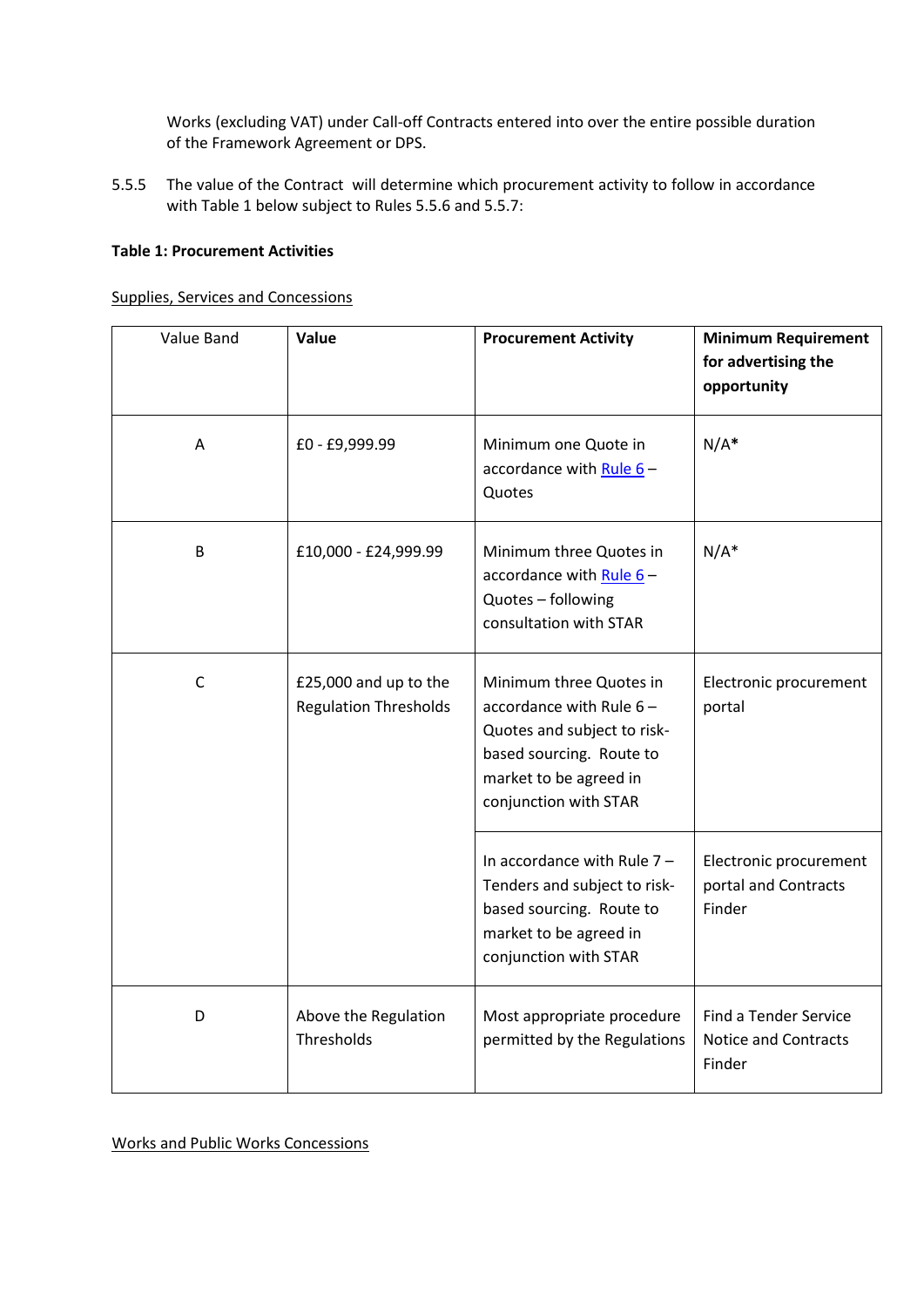| <b>Value Band</b> | Value                                            | <b>Procurement Activity</b>                                                                                                                 | <b>Minimum Requirement</b><br>for advertising the<br>opportunity |
|-------------------|--------------------------------------------------|---------------------------------------------------------------------------------------------------------------------------------------------|------------------------------------------------------------------|
| A                 | £0 - £9,999.99                                   | Minimum one Quote in<br>accordance with Rule $6 -$<br>Quotes                                                                                | $N/A^*$                                                          |
| B                 | £10,000 - £24,999.99                             | Minimum three Quotes in<br>accordance with Rule $6-$<br>Quotes following<br>consultation with STAR                                          | $N/A^*$                                                          |
| $\mathsf C$       | £25,000 up to the<br><b>Regulation Threshold</b> | Minimum three Quotes in<br>accordance with Rule $6 -$<br>Quotes following<br>consultation with STAR                                         | Electronic procurement<br>portal                                 |
|                   |                                                  | In accordance with Rule $7-$<br>Tenders and subject to risk-<br>based sourcing. Route to<br>market to be agreed in<br>conjunction with STAR | Electronic procurement<br>portal and Contracts<br>Finder         |
| D                 | Not Required                                     |                                                                                                                                             |                                                                  |
| E                 | Above the Regulation<br>Thresholds               | Most appropriate<br>procedure permitted by the<br>Regulations                                                                               | <b>Find a Tender Service</b><br>notice and Contracts<br>Finder   |

#### **\*WHERE ANY OPPORTUNITY OVER £25K IS OPENLY ADVERTISED, IT MUST BE PLACED ON CONTRACTS FINDER**

- 5.5.6 Where the Contract value falls within Value B or D for Supplies, Services and Concession Contracts or Value Band C or E for Works and Public Works Concession Contracts, the ASO shall determine which procurement activities should be undertaken by reference to the Procurement Handbook.
- 5.5.7 Where the value of the Contract is above the Regulation Thresholds, the ASO and the APO will determine which procurement activity to follow in accordance with the Regulations.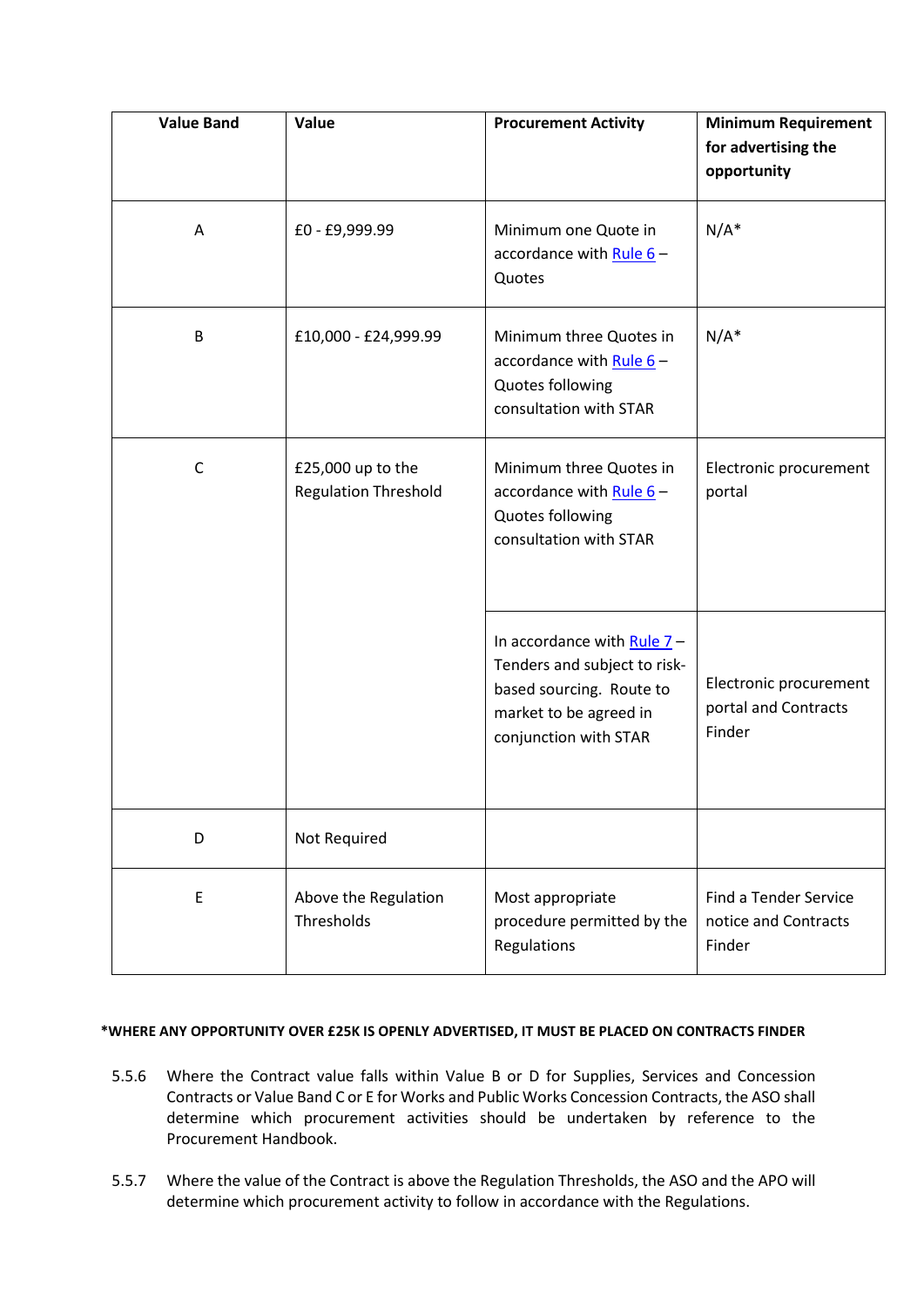5.5.8 Irrespective of the value in Rule 5.5.5 Contracts and Framework Agreements that are subject to European Union grant funding requirements shall be advertised in accordance with published guidance, ERDF National Procurement Requirements (ERDF-GN-1-004) as amended from time to time.

### <span id="page-9-0"></span>5.6 **Standards and Award Criteria**

- 5.6.1 The ASO must define award criteria that is appropriate to the procurement activity and designed to secure an outcome giving Value for Money for the Council. The basic award criteria shall include one of the following:
	- a. Most economically advantageous tender ("MEAT") where considerations other than price also apply;
	- b. Lowest price where payment is to be made by the Council;
	- c. Highest price if payment is to be received.

If MEAT is the chosen award criteria, advice must be obtained from STAR to ensure that it is compatible with the Regulations.

<span id="page-9-1"></span>5.6.2 The ASO must seek advice from STAR and/or STAR Legal to ensure any award criteria is compliant with relevant legislation and best practice.

## **6. Quotes**

### <span id="page-9-2"></span>6.1 **Requests for Quotes**

- 6.1.1 When requesting a Quote, a Quotation Specification must be provided to prospective Bidders to enable the submission of competitive Quotes.
- 6.1.2 The request for a Quote shall also make reference to or include the following as a minimum:
	- a. the terms and conditions of Contract that will apply; and
	- b. notification that Quotes are submitted to the Council on the basis that they are compiled at the Bidder's expense; and
	- c. a description of the award criteria as appropriate and in accordance with Rule 5.6; and
	- d. the date and time by which a Quote is to be submitted by; and
	- e. that the Council is not bound to accept any Quotes submitted.
	- 6.1.3 The proposed form of Contract must comply with Rule 8 and the standard terms and conditions of Contract, as determined and made available by STAR Procurement must be used. Advice and approval must be obtained from a STAR Legal Officer where alternative terms and conditions are proposed.
- 6.1.4 Where requests for a Quote are sought from more than one prospective Bidder, where possible, the request must be sent to each Bidder at the same time and contain the same conditions. Any supplementary information must be given on the same basis.

#### <span id="page-9-3"></span>6.2 **Submission and Receipt of Quotes**

- 6.2.1 Bidders must be given a reasonable period in which to prepare and submit a proper Quote, consistent with the complexity of the Contract requirement.
- 6.2.2 STAR and the ASO will together identify whether any of the Quotes received are abnormally low and where it is determined that a Quote is abnormally low, the ASO must take advice from STAR on how to proceed.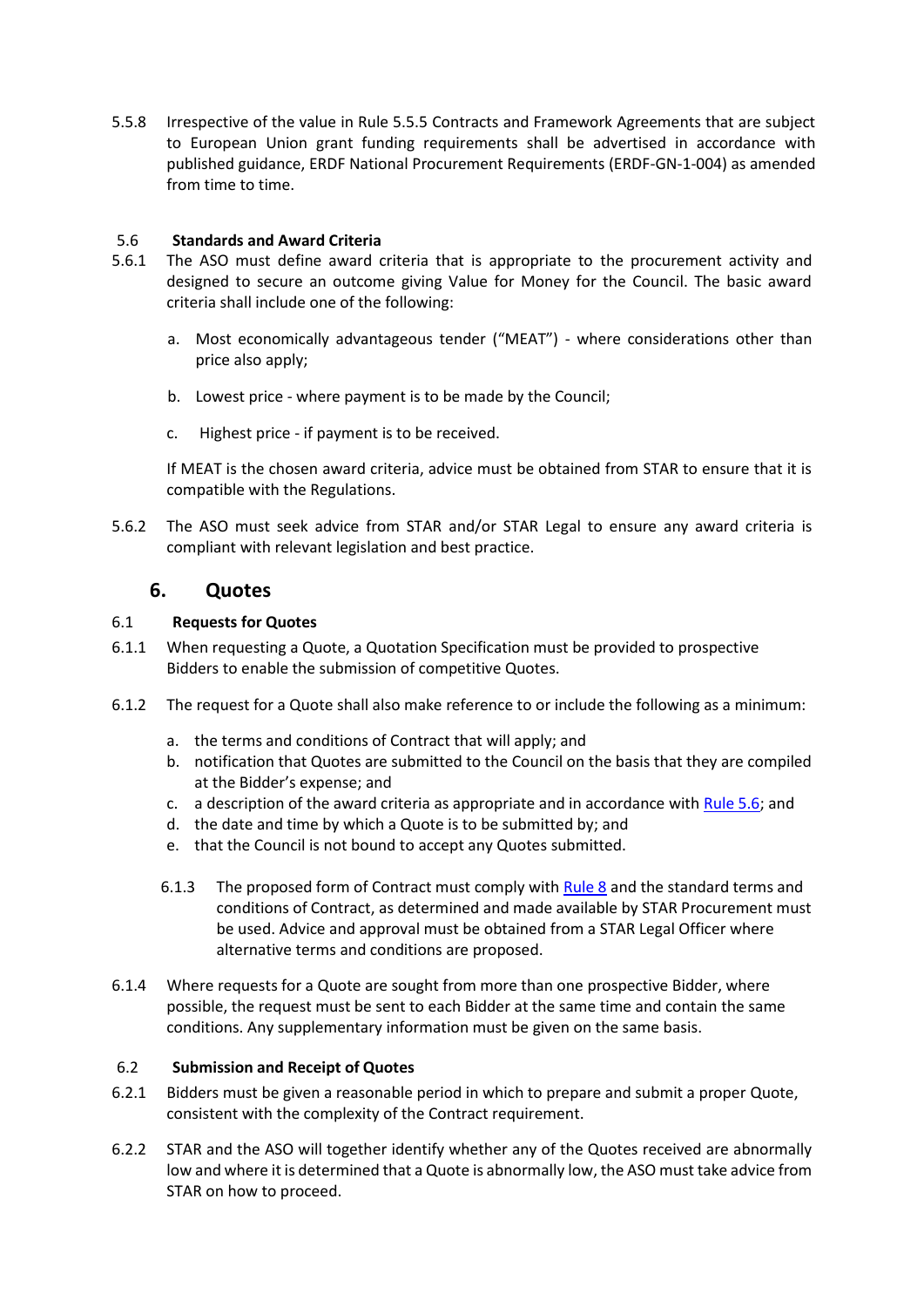- 6.2.3 Where there is a deadline for quotes, any Quote (including all associated documents) submitted after the specified date and time for submission of Quotes shall only be accepted or considered by the Council in exceptional circumstances and only with agreement from the SRO for Legal Services.
- 6.2.4 If fewer than the minimum number of Quotes is received as stipulated in Table 1 in Rule 5.5, then advice must be sought from the Director of Procurement (STAR) as to whether to proceed. Any decision must be recorded in writing and stored on the electronic procurement portal..

## <span id="page-10-0"></span>6.3 **Amendments to Quotes**

- 6.3.1 The Council may accept amendments to Quotes, including those in mini-competitions under Framework Agreements, providing they are received prior to the closing date for submissions. In such circumstances, any alterations must be made by resubmitting a new Quote and clearly highlighting which Quote (and associated documents) is correct and which should be considered as part of the procurement activity.
- 6.3.2 Approval for any amendments after the closing date (whether to submissions by bidders or to requirements by the Council) must be sought from the Director of Procurement (STAR) in consultation with STAR Legal. An example where a Quote may be amended after the closing date for submission would be if the amendment is made only in order to correct an arithmetical error.

### <span id="page-10-1"></span>6.4 **Evaluation of Quotes**

- 6.4.1 All compliant Quotes, including those in mini-competitions under Framework Agreements and DPS, must be checked by the ASO to ensure they are arithmetically correct. The ASO may seek advice from STAR if there is any doubt. If any errors are found they should be notified to STAR for advice.
- 6.4.2 Where MEAT is used as the award criteria, all evaluations including an explanation of the reasons for the scores should be recorded on the electronic procurement portal. The ASO must then confirm to STAR that the Contract can be awarded in accordance with Rule 6.5 by updating the PID.

## <span id="page-10-2"></span>6.5 **Contract Award – through a Quotation Process**

- 6.5.1 All Quotes, including those in mini-competitions under Framework Agreements, must be confirmed in writing before a decision to award can be made and all Quotes must be stored on the electronic procurement portal.
- 6.5.2 All awards of contracts must be:
	- a. in accordance with Council's Scheme of Delegation;
	- b. in accordance with Finance Procedure Rules/Regulations; and
	- c. recorded in the PID, signed and dated by the ASO, the APO and the SRO for the relevant service.
- 6.5.3 Once the decision has been made and the approval given to award the Contract, the ASO must send a Contract award letter to the winning Bidder(s).
- 6.5.4 Prior to commencement of the Contract, the Contract must be completed in accordance with Rule 8.2 unless Rule 8.2.2 applies.
- 6.5.5 STAR will, in consultation with STAR Legal where necessary, advise on the formalities for completion of the contract.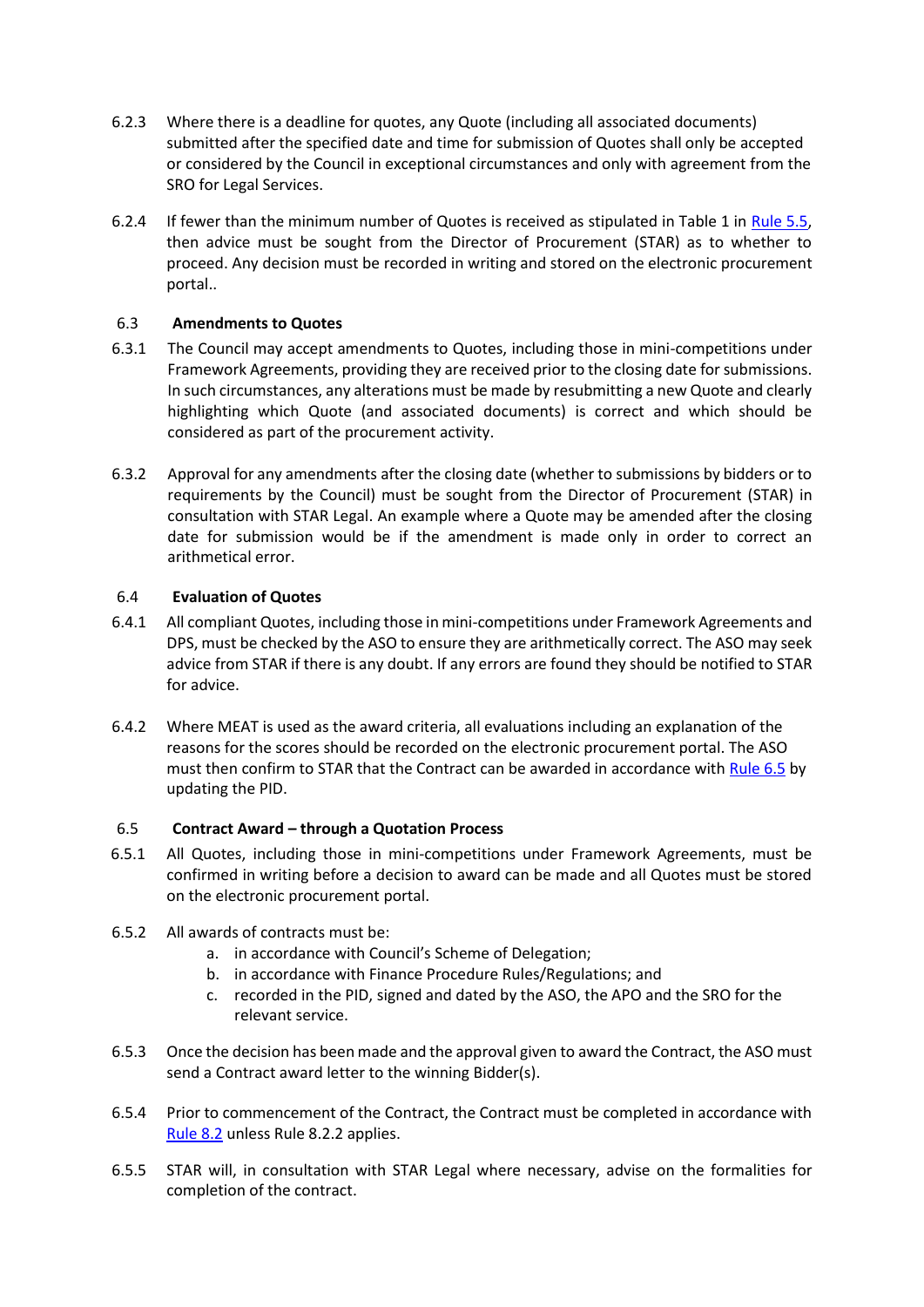# **7. Tenders**

#### <span id="page-11-1"></span><span id="page-11-0"></span>7.1 **Invitations to Tender**

- 7.1.1 All Tender opportunities must be advertised on the electronic procurement portal and, where appropriate, Contracts Finder in accordance with Table 1 at Rule 5.5.
- 7.1.2 The Invitation to Tender, shall include the following where appropriate, as determined/advised by STAR:
	- a. A form upon which the Tenderer can provide details of its bid ("Form of Tender");
	- b. A reference to the Council's ability to award in whole, in part or not at all;
	- c. A Specification that describes the Council's requirements in sufficient detail to enable the submission of competitive offers;
	- d. the terms and conditions of Contract that will apply;
	- e. A requirement for Tenderers to declare that the Tender content, price or any other figure or particulars concerning the Tender have not been disclosed by the Tenderer to any other party (except where such a disclosure is made in confidence for a necessary purpose);
	- f. A requirement for Tenderers to fully complete and sign all Tender documents including the Form of Tender and certificates relating to canvassing and non-collusion;
	- g. Notification that Tenders are submitted to the Council on the basis that they are compiled at the Tenderer's expense;
	- h. A description of the award procedure and the evaluation criteria to be used to assess Tenders including any weightings as considered appropriate and in accordance with Rule 5.6. The evaluation criteria must be clear, concise and unambiguous and must be approved by the APO in consultation with the ASO. The evaluation criteria cannot be amended once published in the Invitation to Tender;
	- i. The method by which any arithmetical errors discovered in the submitted Tenders are to be dealt with and in particular, whether the overall price prevails over the rates in the Tender or vice versa;
	- j. Whether the Council is of the view that TUPE will be applicable in relation to the procurement activities;
	- k. Whether additional arrangements will be required in relation to pension provision;
	- l. Provisions relating to the Council's termination rights in the event that corruption is discovered;
	- m. The relevance and application of any parent company guarantees and/or bonds;
	- n. That the Council is not bound to accept Tenders; and
	- o. Any matters required by local polices in Schedule 1.
- 7.1.3 The proposed form of Contract must comply with Rule 8 and the standard terms and conditions of Contract, as determined and made available by STAR Procurement, must be used. Advice and approval must be sought from a STAR Legal Officer where alternative terms and conditions are proposed.
- 7.1.4 All communications relating to Tenders must be via the electronic procurement portal for reasons of transparency and in order that a record can be maintained.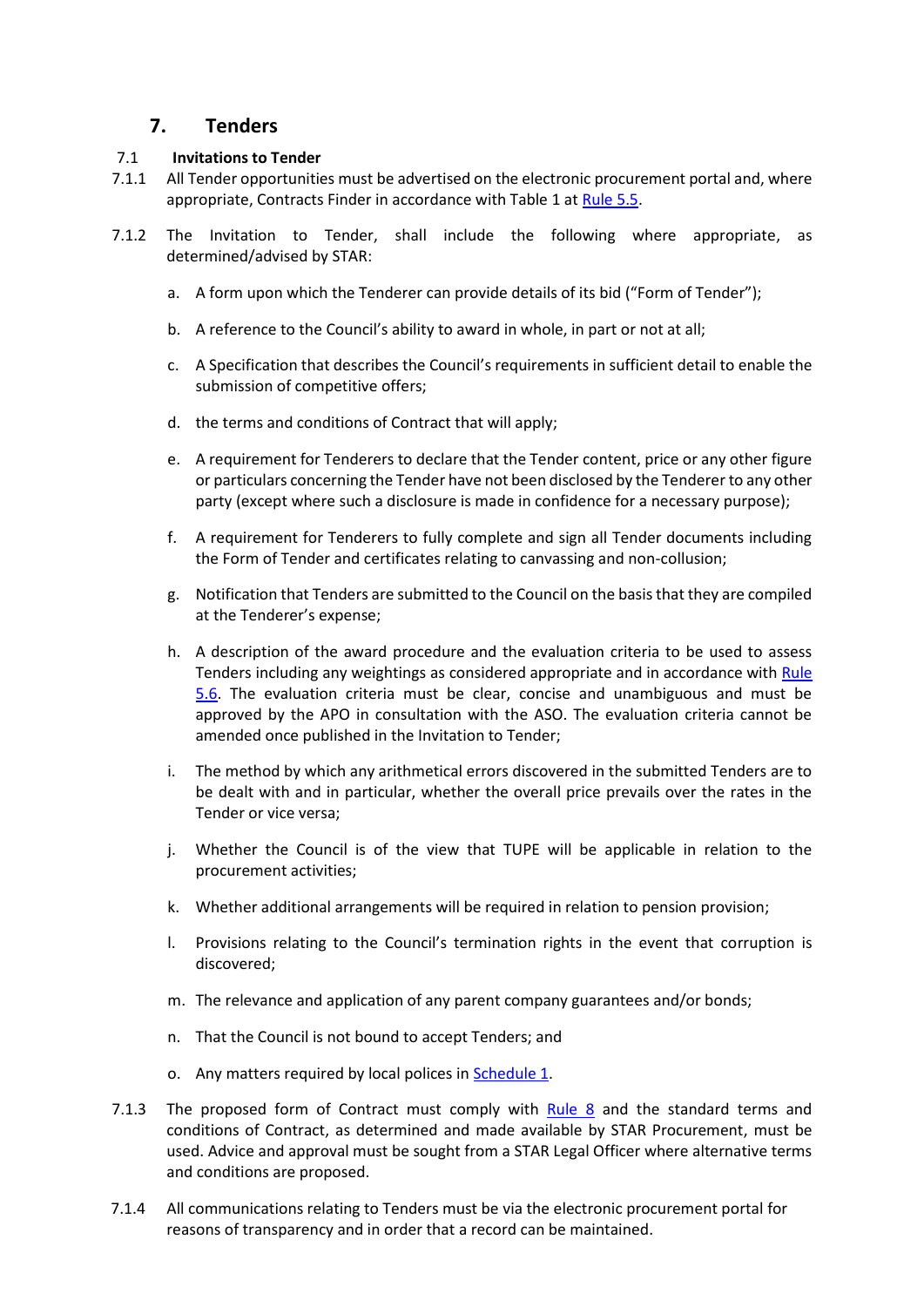## 7.2 **Pre and Post Tender Clarification Procedures**

7.2.1 Any pre and/or post Tender clarification activity may only be undertaken in accordance with the procedure set out in the Procurement Handbook. The ASO must seek guidance from STAR.

## <span id="page-12-0"></span>7.3 **Submission and Receipt of Tenders**

- 7.3.1 Tenderers must be given a reasonable period in which to prepare and submit a proper Tender, consistent with the complexity of the Contract requirement and in accordance with the Regulations.
	- 7.3.2 Any Tender (including all associated documents) submitted after the specified date and time for submission of Tenders shall only be accepted or considered by the Council in exceptional circumstances and only with agreement from the SRO for Legal Services.
	- 7.3.3 All Tenders received, including those in mini-competitions under Framework Agreements, must remain unopened until the date and time specified by STAR has passed.
	- 7.3.4 If less than three Tenders are received then advice must be sought from the Director of Procurement (STAR) on how to proceed. Any decision must be recorded in writing and stored on the electronic procurement portal.

## <span id="page-12-1"></span>7.4 **Verifying and Opening Tenders**

7.4.1 Tenders are to be verified and opened in accordance with the procedures set out in the Procurement Handbook.

## <span id="page-12-2"></span>7.5 **Amendments to Tenders**

- 7.5.1 The Council may accept amendments to Tender submissions, including those in minicompetitions under Framework Agreements, providing they are received prior to the closing date for submissions.
- 7.5.2 A Tender may be amended after the closing date for submission if the amendment is made only in order to correct an arithmetical error. Such amendments may only be made with the prior approval of the Director of Procurement (STAR) in consultation with STAR Legal.

## <span id="page-12-3"></span>7.6 **Evaluation of Tenders**

- 7.6.1 If a SQ or an expression of interest prior to SQ was used, all those Tenderers must be given feedback at the relevant stage.
- 7.6.2 STAR and the ASO will together identify whether any of the Quotes received are abnormally low and where it is determined that a Quote is abnormally low, the ASO must take advice from STAR on how to proceed.
- 7.6.3 All compliant Tenders, including those in mini-competitions under Framework Agreements, must be checked by the ASO and the APO to ensure they are arithmetically correct. If any errors are found they should referred to STAR for advice.
- 7.6.4 Where MEAT is used as the award criteria, all evaluations including an explanation of the reasons for the scores should be recorded on the electronic procurement portal. The ASO must then confirm to STAR that the Contract can be awarded by updating the PID.
- 7.6.5 In accordance with the Council's risk-based sourcing policy, the APO may require a best and final offer from more than one Tenderer.

## <span id="page-12-4"></span>7.7 **Contract Award – through a Tender process**

7.7.1 The winning Tender shall be awarded the Contract in accordance with the award criteria used.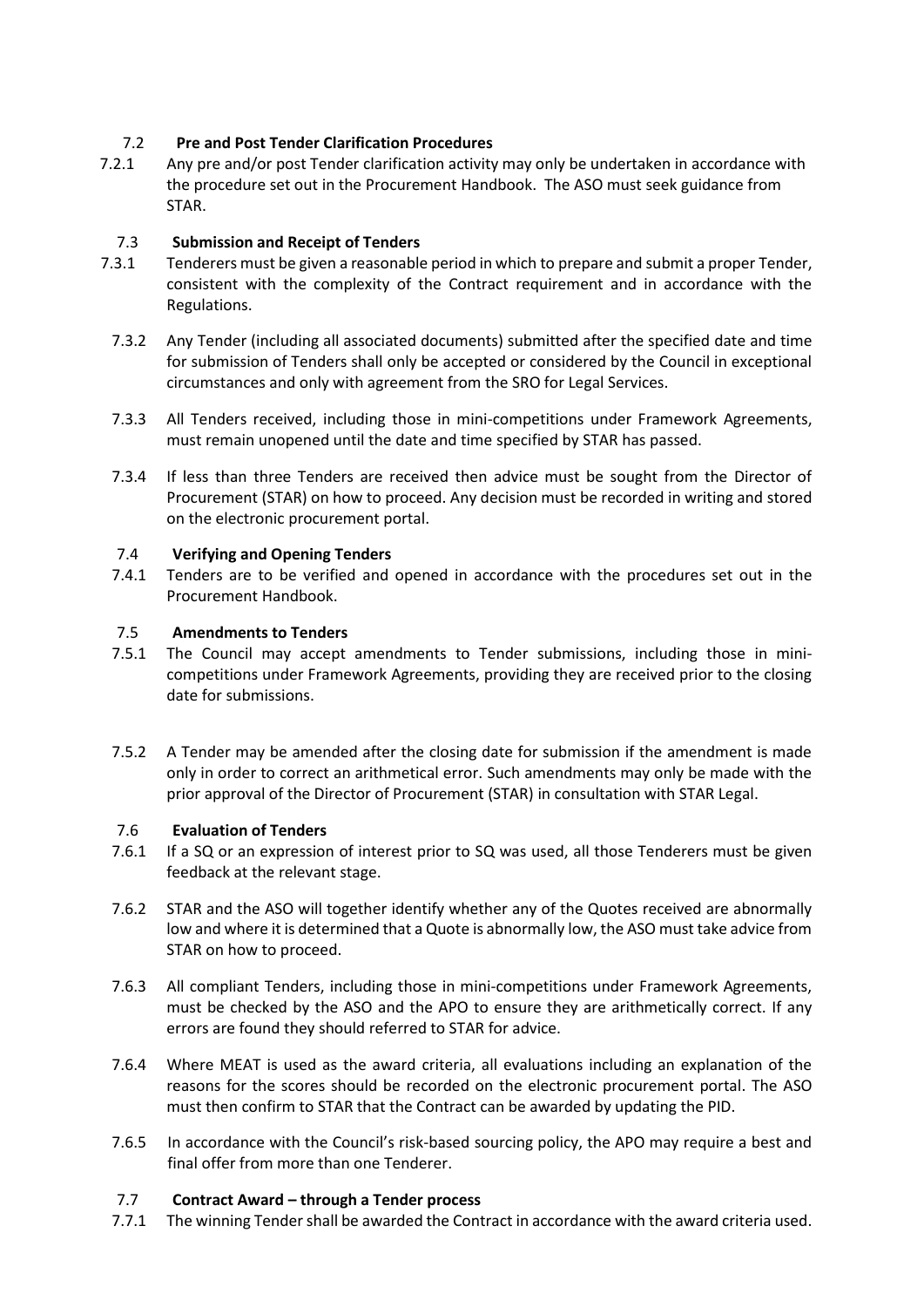- 7.7.2 Where the Tender is not within the relevant approved budget but additional budgetary provision is available, the relevant ASO, with the approval of the SRO for Finance, may accept the Tender ensuring compliance with the Financial Procedure Rules/Regulations.
- 7.7.3 The approval to award the Contract must be given in accordance with the Council's Scheme of Delegation.
- 7.7.4 All award decisions must be recorded in the PID, signed and dated by the ASO,the APO and the SRO for the relevant service.
- 7.7.5 A Contract which has a contract value above the Regulation Thresholds, can only be awarded after a notice of the proposed award has been given to all unsuccessful Tenderers and the 10 day standstill period has elapsed from the date the notice was given. If the 10 days expire on a non-working day, then the notice period will be deemed to have lapsed on the next working day.
- 7.7.6 Once the decision to award a Contract is made, each Tenderer must be notified by either the ASO or the APO in writing of the outcome. All Tenderers must be notified simultaneously and as soon as possible of the intention to award the Contract to the successful Tenderer(s) and this should be done via the electronic procurement portal. The letters must include a description of the relative advantages of the successful Tenderer.
- 7.7.7 Prior to commencement of the Contract, the Contract must be completed in accordance with Rule 8.2 unless Rule 8.2.2 applies.
- 7.7.8 The APO must publish a contract award notice in the Find a Tender Service and on the Council's website no later than 48 days after the date of award of the Contract where a Contract value exceeds the Regulation Threshold and has been tendered pursuant to the Regulations or is subject to the relevant provision of the Regulations relating to Contract award.
- 7.7.9 Contract award letters, feedback to Tenderers and, including any incidental documentation must be approved by the APO prior to sending and STAR Legal will advise on the contract Terms and Conditions where the value of the Contract is over the Regulation Thresholds.

#### <span id="page-13-0"></span>7.8 **Enquiries about the Tender process**

- 7.8.1 The confidentiality of Tenders and the identity of Tenderers must be preserved at all times insofar as this is compatible with the Councils' obligations under FOIA and EIR.
- 7.8.2 If the Council receives a request for information under the FOIA as a result of the de-briefing process, the request must be referred to both the Director of Procurement (STAR) and the relevant Officer of the Council who deals with such requests. The Council will be responsible for responding to the request.
- 7.8.3 Any challenges, complaints or requests for feedback, clarification or further information must be referred to the Director of Procurement (STAR) who will advise on how to respond and notify the SRO for Legal.

# <span id="page-13-1"></span>**8. Contract Provisions and Contract Formalities**

## <span id="page-13-2"></span>8.1 **Contract Provisions**

8.1.1 All Contracts must be in writing and must set out the parties' obligations, rights and risk allocations. Advice must be sought from STAR as to the appropriate form of Contract to be used and must be on the standard terms and conditions, as determined and made available by STAR Procurement. Advice and approval must be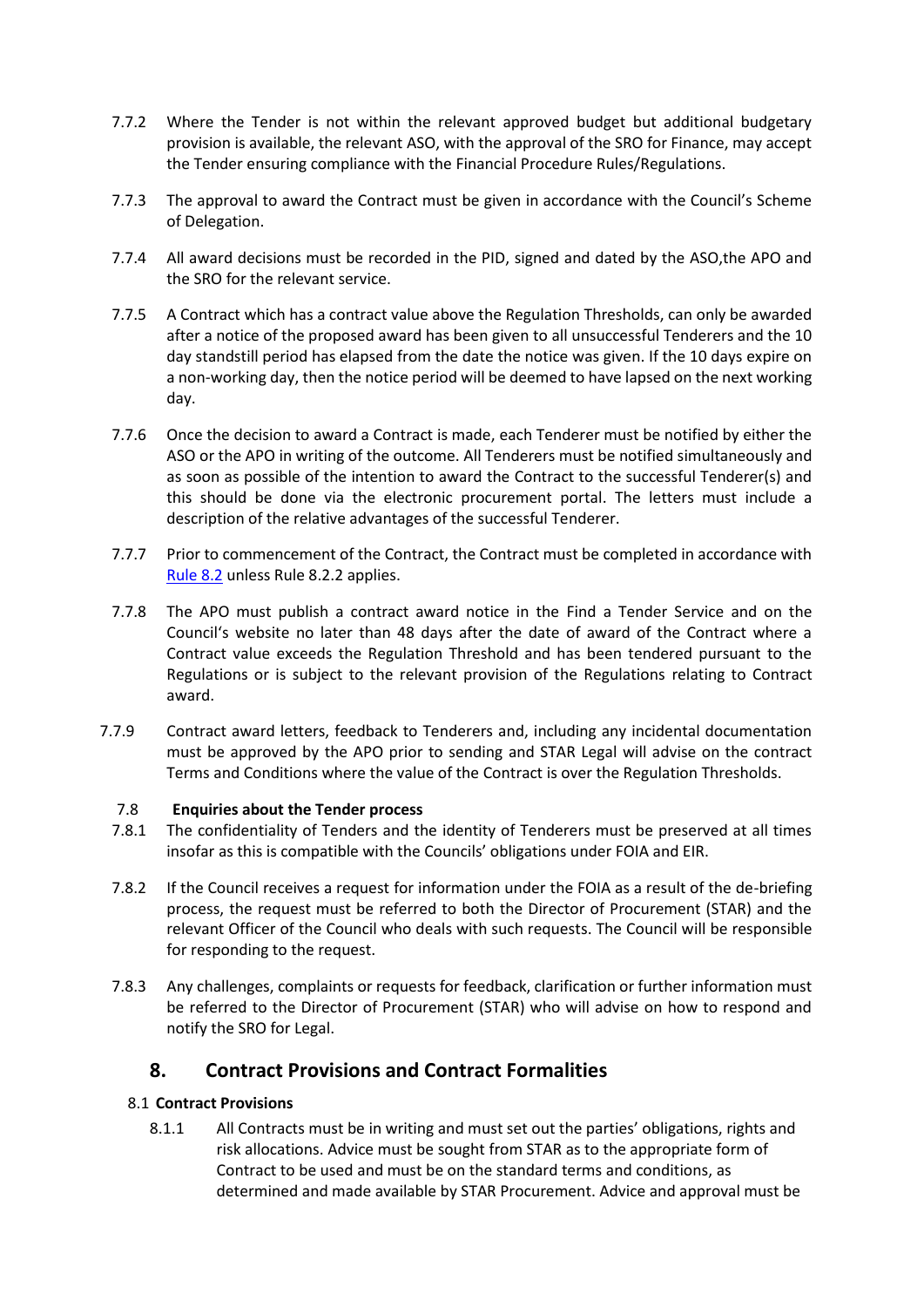obtained from a STAR Legal Officer where alternative terms and conditions are proposed.

- 8.1.2 All Contracts, irrespective of value, shall, where appropriate, clearly specify as a minimum:
	- a. What is to be supplied (i.e. the Works, materials, services, matters or things to be furnished, had or done)
	- b. The provisions for payment (i.e. the price to be paid and when)
	- c. The time, or times, within which the contract is to be performed
	- d. The provisions for the Council to terminate the Contract and break clauses.
	- e. The provision for collateral warranties from sub-contractors.
	- f. Standards of performance
	- g. Limitations on liability

#### <span id="page-14-0"></span>8.2 **Contract Formalities**

- 8.2.1 Once a decision to award has been made in accordance with Rule 6.5.3 or 7.7.3, the Contract must be signed or sealed in accordance with Rule 8.3 and the procedures set out in the Procurement Handbook.
- 8.2.2 All Contracts which are to be formally completed in writing must be completed before the Supplies are supplied, or the Service, execution of Works or Concessions Contract begins, except in exceptional circumstances, and then only with the prior approval from the SRO for Legal.
- 8.2.3 A purchase order must be raised in the appropriate eProcurement system for all Supplies, Services and Works requirements to be acquired through an EPS and for all Contracts. The purchase order must refer to the terms and conditions of Contract between the Council and the Contractor.
- 8.2.4 The ASO must ensure that the person signing on behalf of the Contractor has requisite legal authority to bind the Contractor. Where there is any doubt, the ASO must seek advice from the STAR Legal Officer or the Council's own legal team.

#### <span id="page-14-1"></span>8.3 **Contracts under Seal**

- 8.3.1 A Contract must be sealed where:
	- a. The Council wishes to extend the liability period under the Contract and enforce its terms for up to 12 years; or
	- b. The price to be paid or received under the Contract is a nominal price and does not reflect the value of the supplies or services; or
	- c. There is any doubt about the authority of the person signing for the other contracting party; or
	- d. The Contract value is £250,000 or above.
- 8.3.2 The seal must be affixed in accordance with the provisions of the Council's Constitution.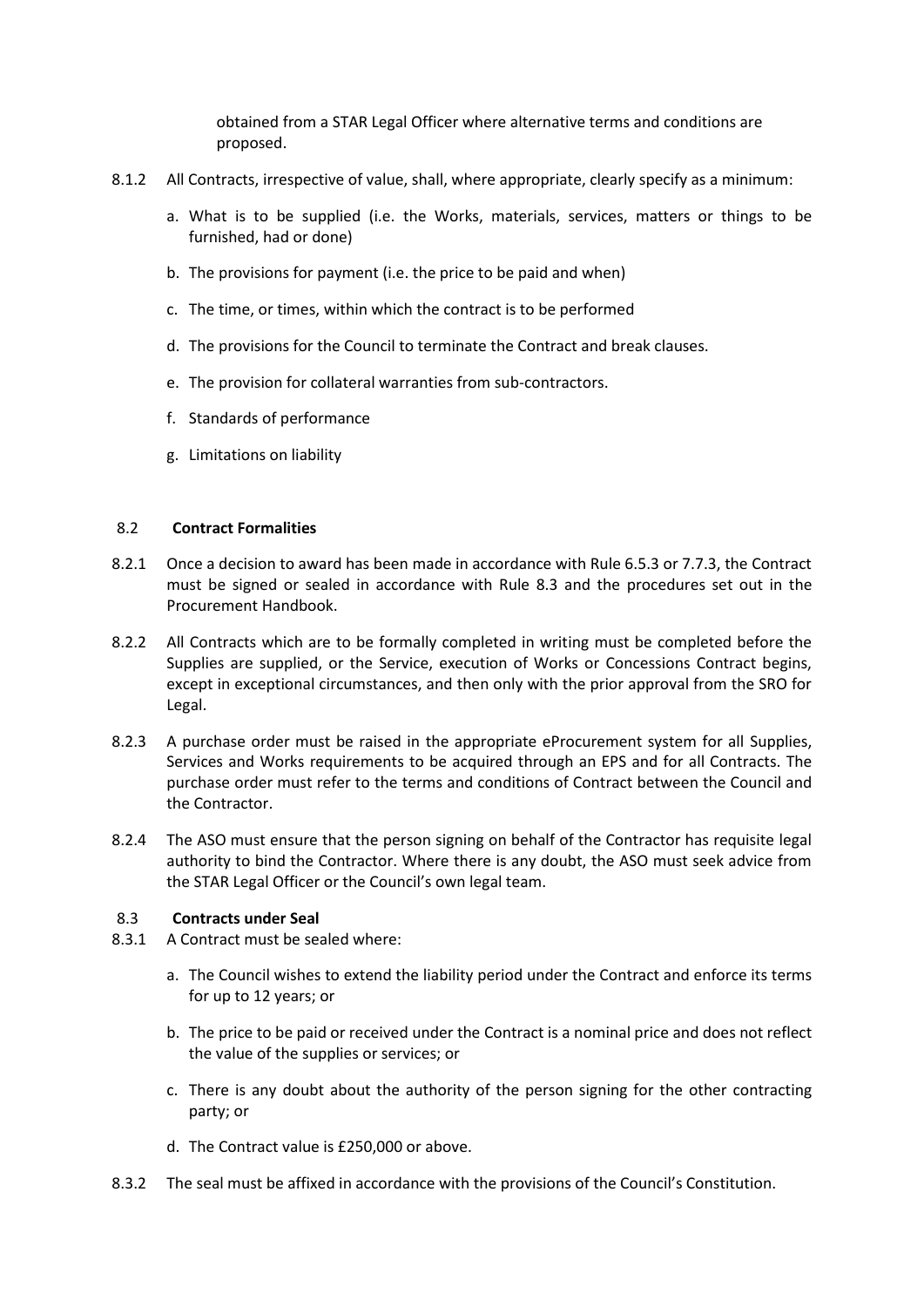## <span id="page-15-0"></span>8.4 **Transfer of Contracts**

8.4.1 Unless Rule 9.3.1(d) applies, no Contract should be transferred from one Contractor to another without first consulting STAR. Contracts can only be transferred if approved in accordance with the table below:

| Value of<br>Contract/Quote | <b>Decision Maker</b>                                                                                                                                                       |
|----------------------------|-----------------------------------------------------------------------------------------------------------------------------------------------------------------------------|
| All values                 | SRO for Finance and SRO for Legal or their nominees in<br>accordance with the Council's Scheme of Delegation and<br>consultation in with the Director of Procurement (STAR) |

# <span id="page-15-1"></span>**9. Exemptions and Modifications**

#### <span id="page-15-2"></span>9.1 **Exemptions**

- 9.1.1 In limited circumstances, it may be necessary to seek an Exemption from the Rules and guidance from STAR must be sought before any procurement activity commences.
- 9.1.2 An Exemption is an exemption to the requirements under these CPRs only and cannot be considered where the Contract value is above the relevant Regulation Threshold.
- 9.1.3 Exemptions will only be considered in exceptional circumstances. Examples of circumstances which may be considered exceptional could include the following:
	- a. The arrangement is a permitted exemption from the requirement for competition contained in European or domestic legislation;
	- b. To comply with legal requirements;
	- c. The Contract is for Supplies, Services or the execution of Works which are required in circumstances of extreme urgency or unforeseeable emergency involving risks to persons, property or serious disruption to Council services;
	- d. Repairs or parts if the only option is to repair or buy new parts for existing equipment or buildings, and there is only one supplier;
	- e. Where a Service review includes the intention to co-terminate relevant Contracts;
	- f. Proprietary or patented supplies or services are proposed to be purchased which, in the opinion of the ASO, are only obtainable from one person, and it can be demonstrated that no reasonably satisfactory alternative to those proprietary or patented supplies is available; or
	- g. The ASO can demonstrate that no genuine competition can be obtained in respect of the purchase of particular Supplies, Services or execution of Works; or
	- h. The ASO is satisfied that the Services or execution of Works are of such a specialist nature that they can only be carried out by one person (e.g. statutory undertakers); or
	- i. Supplies are proposed to be purchased by or on behalf of the Council at a public auction; or
	- j. Supplies or Services are proposed to be purchased which are of a specialist or unique nature (such as antiquities for museums or a particular performance artist); or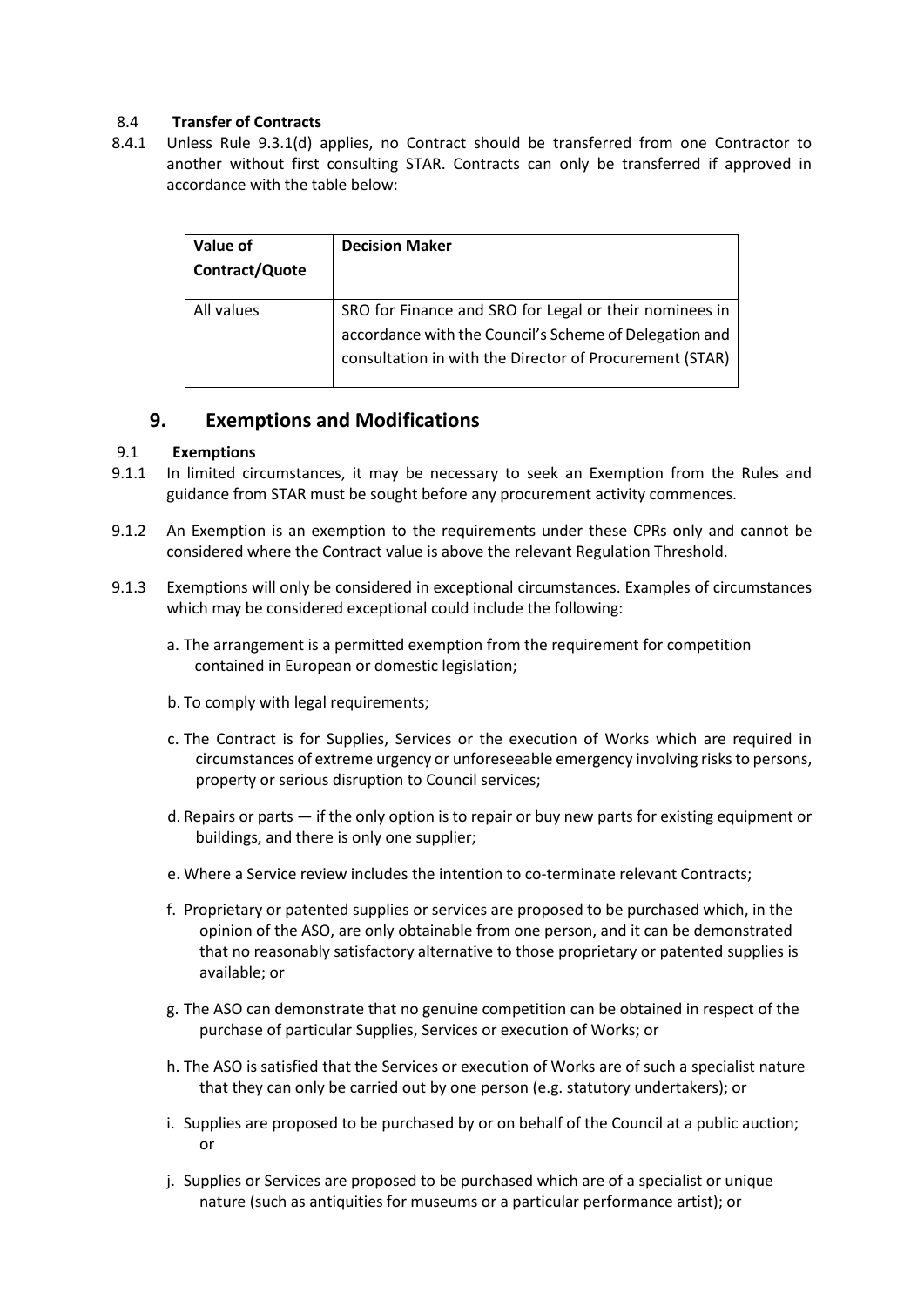k. Any other exceptional circumstances.

#### <span id="page-16-0"></span>9.2 **Procedure for Exemptions**

- 9.2.1 To apply for an Exemption the ASO must fill in the Exemption Form and follow the process as set out in the Procurement Handbook.
- 9.2.2 For the avoidance of doubt, in circumstances where either Rule 6.2.4 or Rule 7.3.4 applies, then an Exemption Form should not be completed.
- 9.2.3 No commitment should be made to a potential Contractor prior to completion of the exemption procedure.
- 9.2.4 The Director of Procurement (STAR) is responsible for ensuring a complete record of all Exemptions. A record of the decision approving an Exemption and the reasons for it must be stored on the electronic procurement portal.

#### <span id="page-16-1"></span>9.3 **Modifications to a Contract or Framework Agreement**

- 9.3.1 Contracts and Framework Agreements may be modified during their term without a new procurement procedure in accordance with this Rule 9.3 in any of the following cases:
	- (a) where the Modifications, irrespective of their monetary value, have been provided for in the initial procurement documents in clear, precise and unequivocal review clauses, which may include price revision clauses or options, provided that such clauses
		- (i) state the scope and nature of possible modifications or options as well as the conditions under which they may be used, and
		- (ii) do not provide for modifications or options that would alter the overall nature of the Contract or the Framework agreement;
	- (b) for additional works, services or supplies by the original contractor that have become necessary and were not included in the initial procurement, where a change of contractor:
		- (i) cannot be made for economic or technical reasons such as requirements of interchangeability or interoperability with existing equipment, services or installations procured under the initial procurement, or
		- (ii) would cause significant inconvenience or substantial duplication of costs for the Council,

provided that any increase in price does not exceed 50% of the value of the original Contract or Framework Agreement;

- (c) where all of the following conditions are fulfilled:
	- (i) the need for Modification has been brought about by circumstances which a diligent Council could not have foreseen;
	- (ii) the modification does not alter the overall nature of the Contract or Framework Agreement;
	- (iii) any increase in price does not exceed 50% of the value of the original Contract or Framework Agreement.
- (d) where a new Contractor replaces the one to which the Council had initially awarded the Contract or Framework Agreement as a consequence of: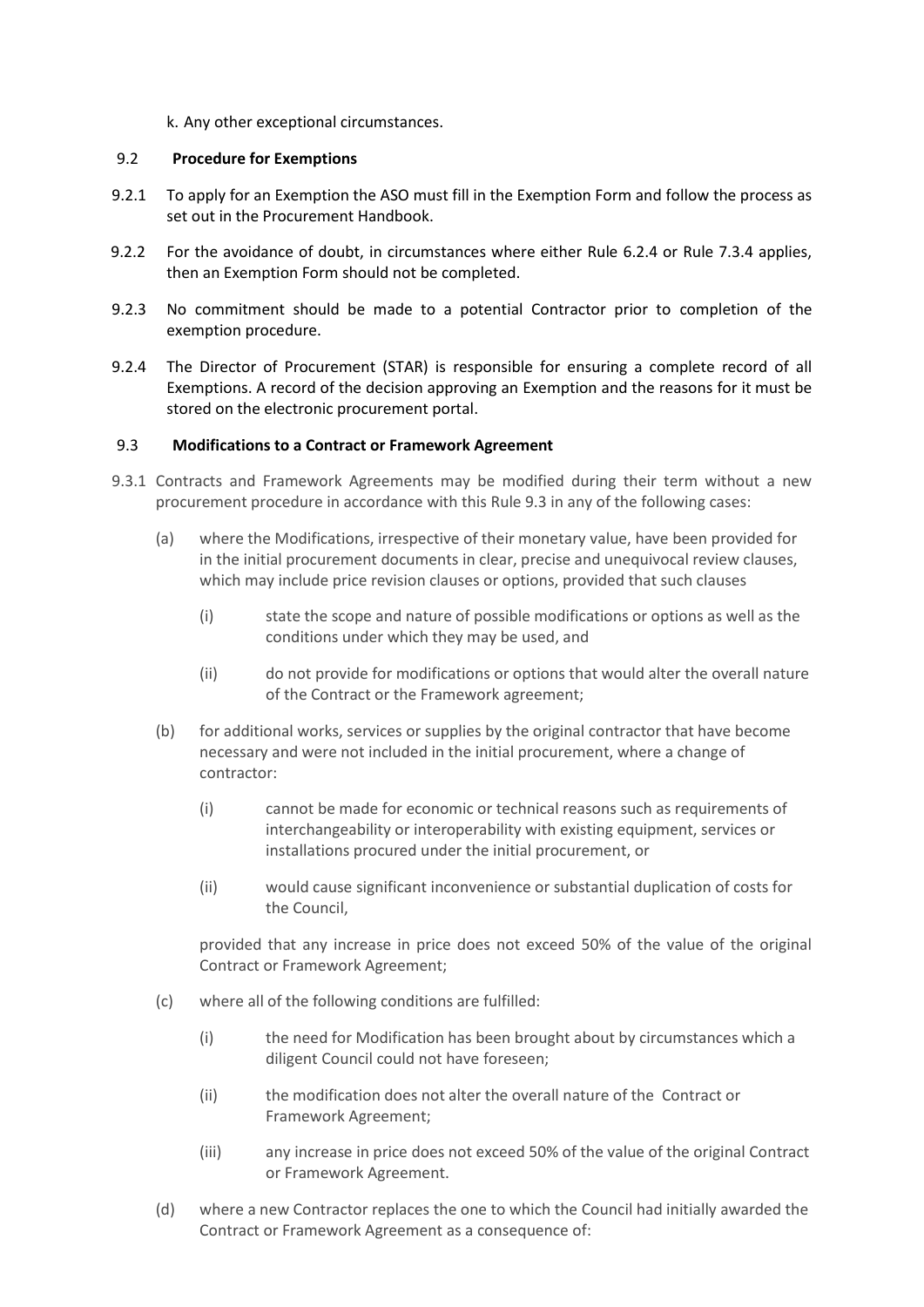- (i) an unequivocal review clause or option in conformity with sub-paragraph (a), or
- (ii) universal or partial succession into the position of the initial contractor, following corporate restructuring, including takeover, merger, acquisition or insolvency, of another economic operator that fulfils the criteria for qualitative selection initially established, provided that this does not entail other substantial modifications to the contract and is not aimed at circumventing the application of the Regulations;
- (e) where the Modifications, irrespective of their value, are not substantial within the meaning of Rule 9.3.5;
- (f) where Rule 9.3.3 applies; or
- (g) where the Contract Value is below the relevant Regulation Threshold, any other exceptional circumstances as agreed by the SRO for Legal.
- 9.3.2 Where several successive Modifications are made:—
	- (a) the limitations imposed by the proviso at the end of Rule 9.3.1 (b) and by Rule 9.3.1 (c)(iii) shall apply to the value of each Modification; and
	- (b) such successive Modifications shall not be aimed at circumventing the Regulations.
- 9.3.3 This Rule 9.3.3 applies where the value of the Modification is below both of the following values:
	- (a) the relevant Regulation Threshold and
	- (b) 10% of the initial Contract or Framework Agreement value for service and supply Contract or Framework Agreement and 15% of the initial Contract or Framework Agreement value for works contracts,

provided that the Modification does not alter the overall nature of the Contract or Framework Agreement

- 9.3.4 For the purposes of Rule 9.3.3 where several successive Modifications are made, the value shall be the net cumulative value of the successive modifications.
- 9.3.5 A Modification of a Contract or a Framework agreement during its term shall be considered substantial for the purposes of Rule 9.3.1(e) where one or more of the following conditions is met:
	- (a) the Modification renders the Contract or Framework Agreement materially different in character from the one initially concluded;
	- (b) the Modification introduces conditions which, had they been part of the initial procurement procedure, would have:
		- (i) allowed for the admission of other Tenderer than those initially selected,
		- (ii) allowed for the acceptance of a Tender other than that originally accepted, or
		- (iii) attracted additional participants in the procurement procedure;
	- (c) the Modification changes the economic balance of the Contract or Framework Agreement in favour of the Contractor in a manner which was not provided for in the initial Contract or Framework Agreement; or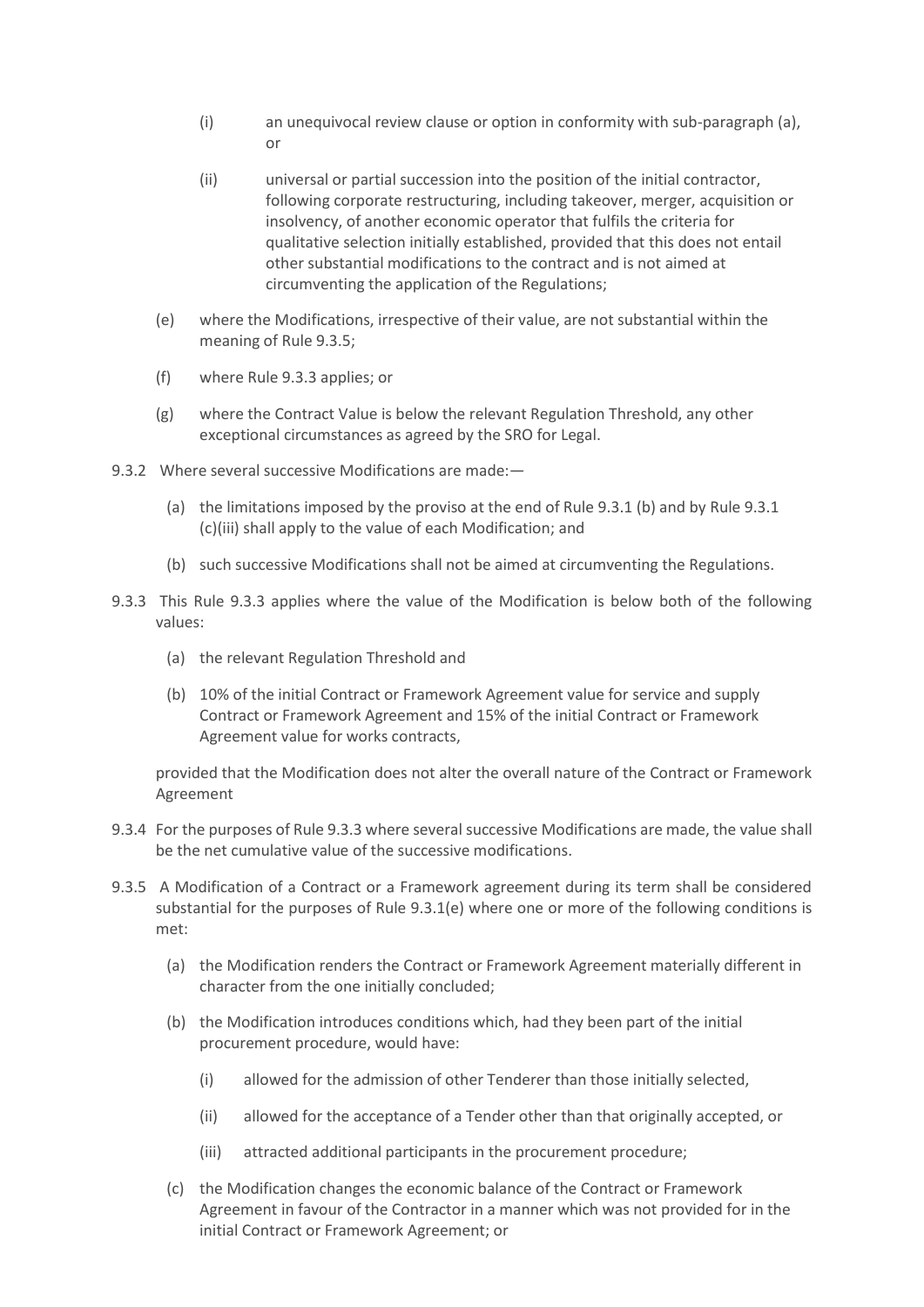- (d) the Modification extends the scope of the Contract or Framework Agreement considerably;
- (e) a new Contractor replaces the one to which the Council had initially awarded the Contract or Framework Agreement in cases other than those provided for in paragraph Rule 9.3.1(d).
- 9.3.6 Where 9.3.1(a) applies, and the Framework Agreement or Contract provides in writing for an extension to the length of the Framework Agreement or Contract's term and the following conditions are met:
	- a. The extension is for substantially the same works, supplies and/or services provided in the original Framework Agreement or Contract;
	- b. The financial terms for the extension are as agreed in the original Framework Agreement or Contract and deliver Best Value to the Council;
	- c. The OJEU/FTS notice or other advertisements for the Framework Agreement or Contract stated that an extension Contract may be awarded;
	- d. The estimated value of the Framework Agreement or Contract in the OJEU/FTS notice or other advertisements took account of the potential extension; and
	- e. The length of the extension is no longer than that permitted by the original Framework Agreement or Contract;

the decision to award the extension may be taken by the SRO for the relevant service and the Director of Procurement (STAR).

#### <span id="page-18-0"></span>9.4 **Procedure for Modifications**

- 9.4.1 To apply for a Modification the ASO must provide a copy of the original signed contract, fill in the Modification Form and follow the process as set out in the Procurement Handbook.
- 9.4.2 No commitment should be made to a potential Contractor prior to completion of modification procedure.
- 9.4.3 The Director of Procurement (STAR) is responsible for ensuring a complete record of all Modifications is kept and a record of the decision approving a Modification and the reasons for it must be submitted to STAR to be stored on the electronic procurement portal.

# **10. Declarations of Interest and Anti-Bribery and Corruption**

- <span id="page-18-1"></span>10.1 The Council's reputation with regards to procurement activity is important and should be safeguarded from any imputation of dishonesty or corruption. All elected Members of the Council and Officers are reminded of their responsibilities in relation to gifts, hospitality and any conflicts of interest and should ensure they comply with the obligations set out in the Council's Members' Code of Conduct and the Officers' Code of Conduct respectively and any other relevant policies, guidance or strategies relating to bribery, fraud and corruption issued or endorsed by the Council from time to time
- 10.2 Any Officer or Member must declare any interest which could influence their judgement in relation to procurement activity in accordance with the Council's Codes of Conduct.
- 10.3 No gifts or hospitality should be accepted from any Bidders or Tenderers involved in procurement activity except in accordance with the Council's Codes of Conduct.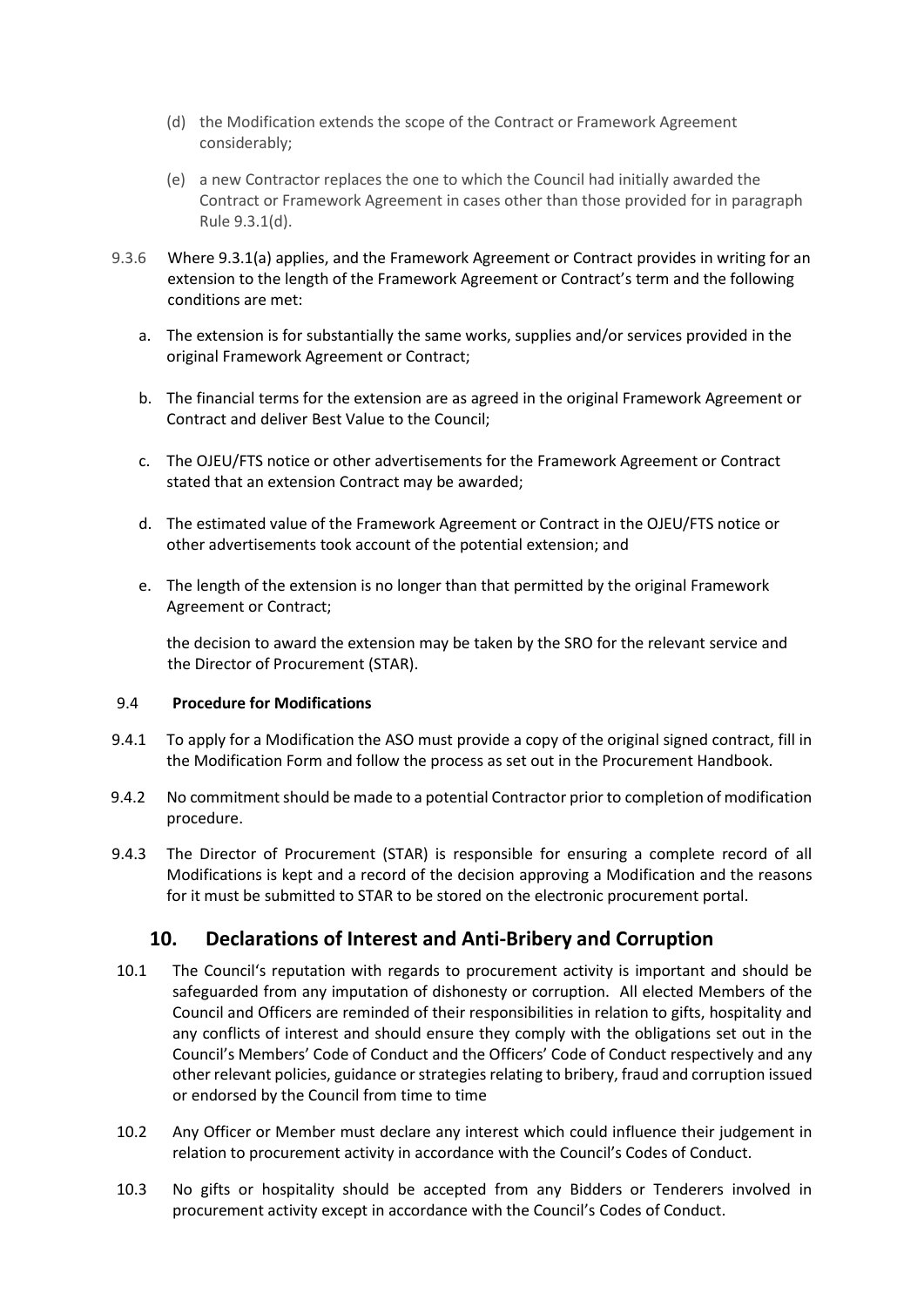# **11. Contract Management**

- <span id="page-19-0"></span>11.1 All Contracts must have a Council Contract Manager ("Contract Manager") for the entirety of the Contract. In the event that there is no named Contract Manager the ASO will fulfil the role of Contract Manager.
- 11.2 The Contract Manager will be responsible for reviewing monitoring and evaluating the contract to ensure that its provisions and the services within it are being followed and performed as they should be.
- 11.3 During the life of the Contract, the Contract Manager should monitor the Contract in respect to the following:
	- a. Performance (against agreed KPIs where relevant);
	- b. Compliance with specification and contract;
	- c. Cost;
	- d. Any Best Value duties ;
	- e. Continuous Improvement;
	- f. User satisfaction; and
	- g. Risk management.
- 11.4 Before the end of the Contract, the Contract Manager will work with STAR to give adequate time to prepare for the end of the Contract, and where appropriate, plan for the preparatory steps of the pre-procurement stage.
- 11.5 STAR can provide advice and support on good practice in performance management of Contracts.
- 11.6 All Contracts must be included and published on the Contracts Register maintained by STAR in line with the Local Government Transparency Code 2014. This is a mandatory requirement and it is the responsibility of the SRO for each Service to ensure that they have informed STAR of the Contracts they are responsible for and provided them with the information necessary to update the Contracts Register accordingly.

# **12. Retaining Relevant Documents**

- <span id="page-19-1"></span>12.1 All records in relation to the award of Contracts and the associated procurement process, including supporting documentation, shall be stored by STAR in an electronic filing system to be available for inspection by the Council's internal and external auditors, or Officer, immediately upon request. Records will be retained in accordance with relevant regulations applicable to electronic record retention.
- 12.2 All contracts shall be returned to the Council by STAR and must be retained as follows:

| Contracts not under seal and with a | for six years after the end of the Contract |
|-------------------------------------|---------------------------------------------|
| value between £5,000                |                                             |
|                                     |                                             |
| and £249,999.99                     |                                             |
|                                     |                                             |
|                                     |                                             |
|                                     |                                             |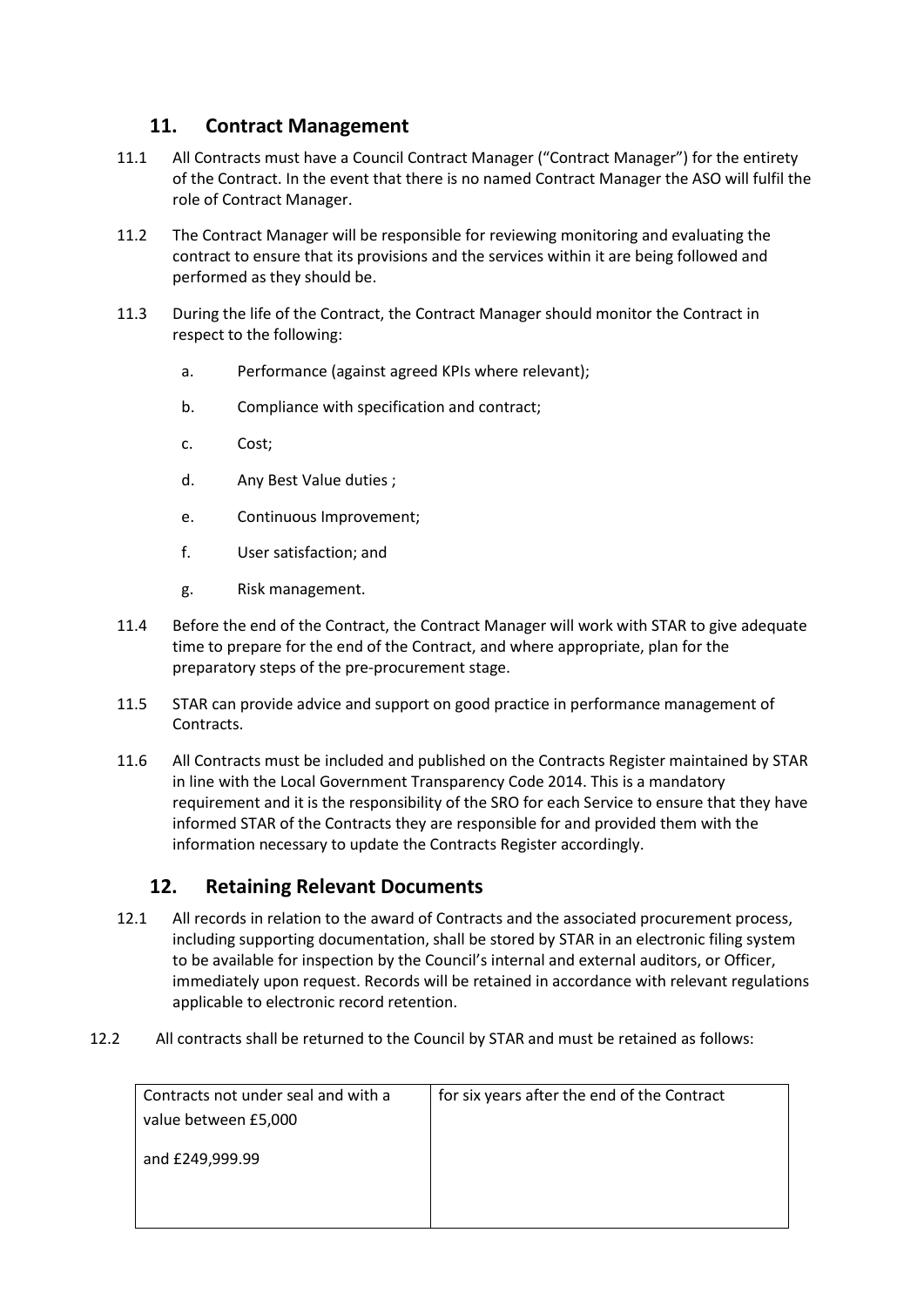| all sealed Contracts and Contracts with<br>a value of £250,000 and above | for twelve years after the end of the Contract                                                                  |
|--------------------------------------------------------------------------|-----------------------------------------------------------------------------------------------------------------|
| Contracts that are grant funded<br>regardless of value                   | Must comply with retention period above or the<br>terms and conditions of the grant, whichever is<br>the longer |

- 12.3 If legislation related to any individual Contract stipulates a longer retention period than this, then the legislation requirements takes precedence over the Council's minimum periods.
- 12.4 Once executed, the Council shall retain one original of the complete Contract documents in line with the timescales in the table above and one copy of the complete Contract documents shall be provided to the Contractor.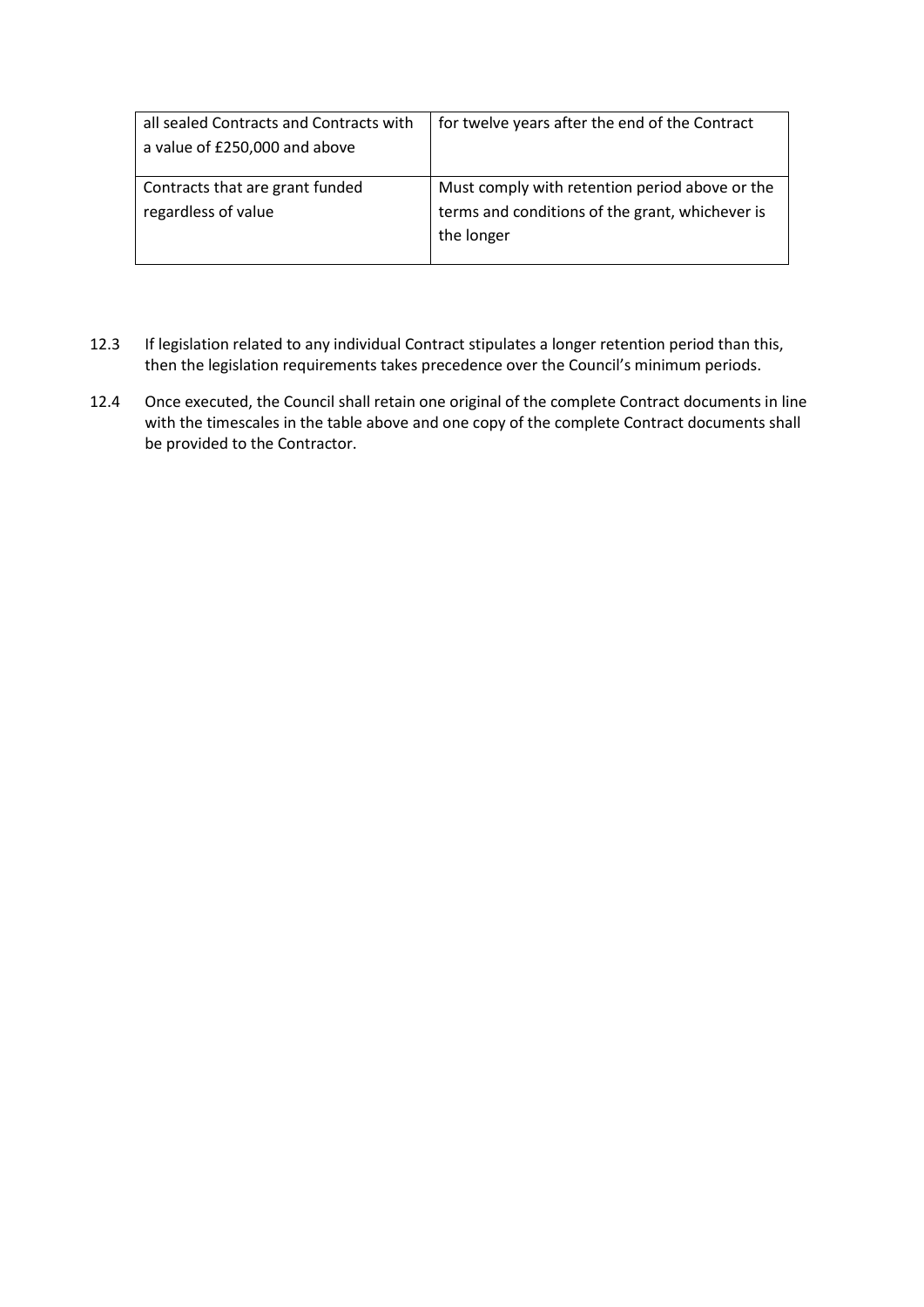# <span id="page-21-0"></span>**SCHEDULE 1**

# **Local arrangements for Stockport Council**

There are no local arrangements.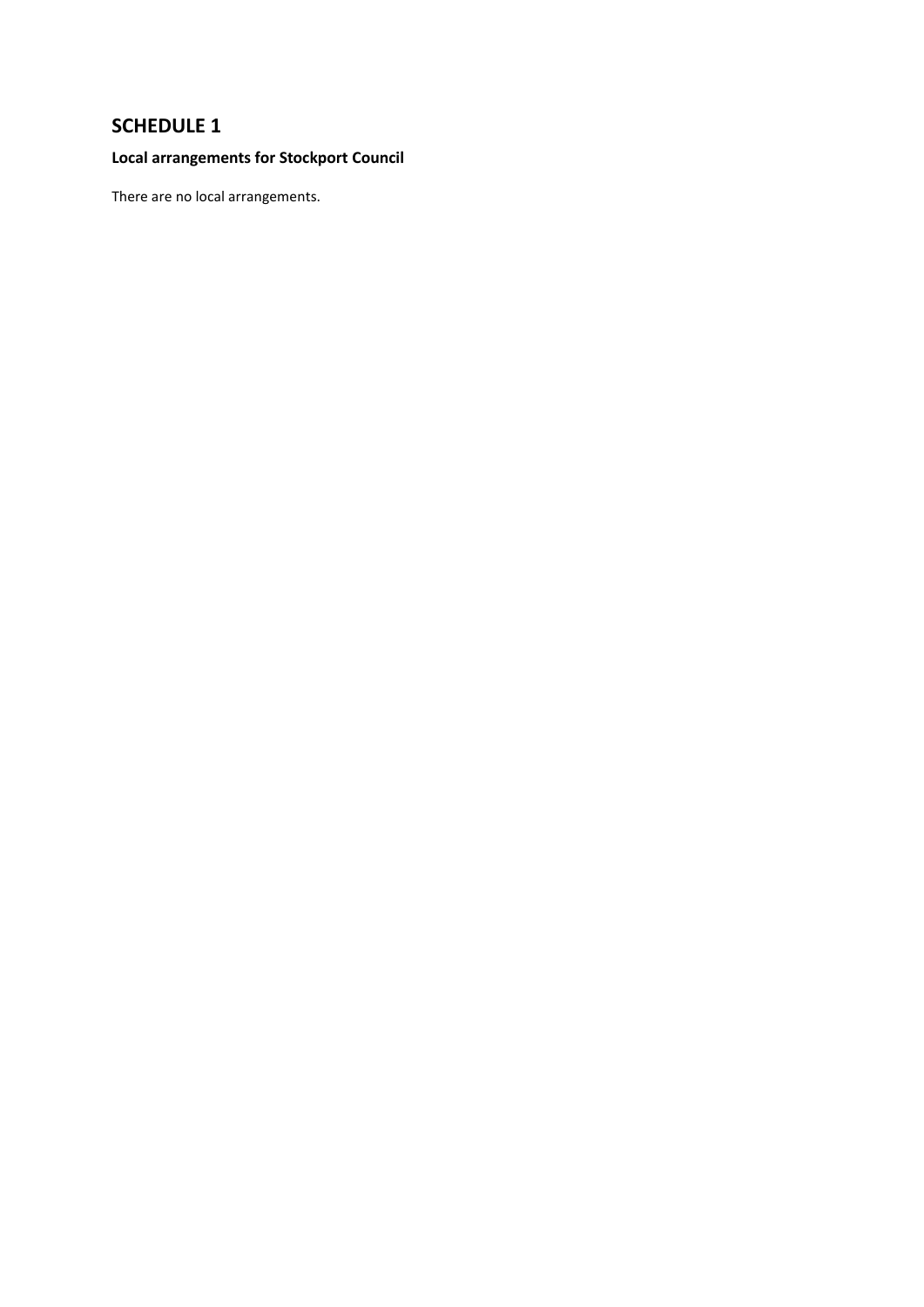# **SCHEDULE 2**

# **Definitions**

| <b>APO</b>                              | means Authorised Procurement Officer and is the relevant STAR Officer who is                                   |
|-----------------------------------------|----------------------------------------------------------------------------------------------------------------|
|                                         | responsible for the Goods, Services, execution of Works or Concessions                                         |
|                                         | Contract for which the Specification relates.                                                                  |
| <b>ASO</b>                              | means Authorised Service Officer and is any Officer, within a directorate of the                               |
|                                         | Council, who has delegated authority to undertake initiate and oversee                                         |
|                                         | procurement activity via STAR and whom is responsible for decisions                                            |
|                                         | connected to the award of a contract in connection with these Rules.                                           |
| <b>Best Value</b>                       | has the same meaning as that defined in the Local Government Act 1999 as                                       |
|                                         | amended from time to time.                                                                                     |
| <b>Bidder</b>                           | means any Economic Operator that submits a Quote.                                                              |
| Call-Off Contract                       | means an order placed or a contract awarded in accordance with an                                              |
|                                         | established Framework Agreement or DPS and which are subject to the                                            |
|                                         | application of Rule 5.1.                                                                                       |
| <b>CM</b>                               | means the procurement Category Manager or similar role with equivalent                                         |
|                                         | experience and seniority within STAR                                                                           |
| Concessions                             | means the granting of a right (exclusive or otherwise) to an economic                                          |
|                                         | operator to exploit works or services provided for their own gain with or                                      |
|                                         | without payment. Further guidance on Concession Contracts can be found in                                      |
|                                         | the Procurement Handbook                                                                                       |
| Contract                                | means a legally binding agreement between the Council and the Contractor                                       |
|                                         | for the procurement by the Council of all Goods, Services, the execution of                                    |
|                                         | Works and which incorporates the terms and conditions under which the                                          |
|                                         | Goods, Services, execution of Works and Concessions will be provided.                                          |
| <b>Contracting Authority</b>            | means any body which meets the definition of the same in the Public                                            |
|                                         | <b>Contracts Regulations 2015</b>                                                                              |
| Contractor                              | shall mean the Bidder or Tenderer who the Council enters into a Contract with                                  |
|                                         | following the submission of a Quote or Tender and who is appointed by the                                      |
|                                         | Council to provide the Goods, Services, execution of Works or Concessions                                      |
|                                         | Contract. They may also be referred to as 'suppliers', 'providers' or 'service                                 |
|                                         | providers' within certain Council departments.                                                                 |
| <b>Contracts Finder</b>                 | means the web-based portal provided for the purposes of Part 4 of the                                          |
|                                         | Regulations by or on behalf of the Cabinet Office.                                                             |
| <b>DPS</b>                              | Means Dynamic Purchasing System which is an electronic system procured                                         |
|                                         | using the restricted procedure for the purchase of commonly used goods                                         |
|                                         | services or works which are generally available on the market and objectively                                  |
|                                         | defined to which all bidders who meet the requirements of the selection                                        |
|                                         | criteria must be admitted during the entire period of the validity of the system                               |
| <b>Economic Operator</b>                | means any natural or legal person or public entity or group of such persons                                    |
|                                         | and/or entities, including any temporary association of undertakings, which                                    |
|                                         | offers the execution of Works and/or a work, the supply of Goods or the<br>provision of Services on the market |
| EIR                                     | means the Environmental Information Regulations 2004, as amended from                                          |
|                                         | time to time                                                                                                   |
|                                         |                                                                                                                |
| <b>Electronic Purchasing</b><br>System  | means purchases made online or via a telephone system                                                          |
|                                         | means the release of the obligation to comply with these Rules                                                 |
| Exemption<br><b>Financial Procedure</b> | means the written code of procedures forming part of the Council's                                             |
| Rules/Regulations                       | constitution which provide a framework for proper financial management and                                     |
|                                         | which set out the rules on accounting, audit, administrative procedures and                                    |
|                                         | budgeting systems.                                                                                             |
|                                         |                                                                                                                |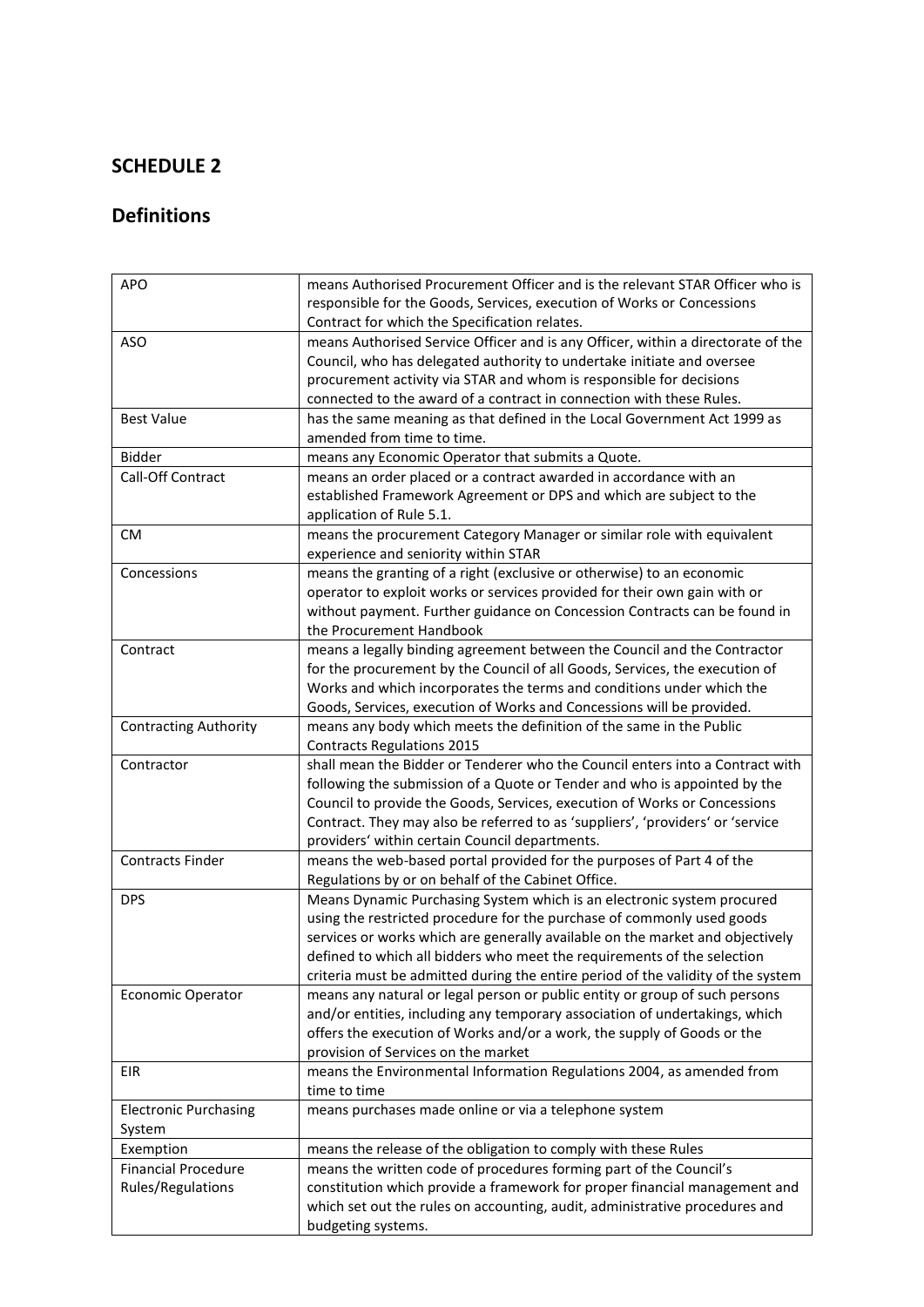| Find a Tender Service          | Means the e-procurement portal by which above Regulation Threshold                                                                                        |
|--------------------------------|-----------------------------------------------------------------------------------------------------------------------------------------------------------|
|                                | tenders are advertised.                                                                                                                                   |
| <b>FOI</b>                     | means the Freedom of Information Act 2000                                                                                                                 |
| Framework Agreement            | means an agreement between one or more authorities and one or more                                                                                        |
|                                | economic operators, the purpose of which is to establish the terms governing                                                                              |
|                                | Call-off Contracts to be awarded during a given period, in particular with                                                                                |
|                                | regard to price and, where appropriate, the quantity envisaged.                                                                                           |
| <b>Invitation to Tender</b>    | means an invitation issued by the Council to Tenderers to submit a Tender or<br>a quote for the provision of Goods, Services, the execution of Works or a |
|                                | Concessions Contract in accordance with the Specification or request for those                                                                            |
|                                | Goods, Services, execution of Works or Concessions Contract.                                                                                              |
| Joint Procurement              | means the combined procurement actions of two or more of the STAR                                                                                         |
|                                | Authorities with one authority acting as the lead in the process and only one                                                                             |
|                                | request for Quote or Tender published on behalf of all participating                                                                                      |
|                                | authorities.                                                                                                                                              |
| <b>Key Decision</b>            | has the same meaning as set out in the Council's constitution                                                                                             |
| Modification                   | means any variation to a Contract, DPS or Framework Agreement, including an                                                                               |
|                                | extension.                                                                                                                                                |
| <b>Modification Form</b>       | means the form supplied by STAR for the purpose of recording the                                                                                          |
|                                | authorisation of a Modification.                                                                                                                          |
| Officer                        | means any employee of the Council which shall include any person engaged                                                                                  |
|                                | by the Council to act as an agent or consultant on its behalf                                                                                             |
| PID                            | means a Procurement Initiation Document providing details of the                                                                                          |
|                                | procurement activity and the authority to commence it as required in                                                                                      |
|                                | accordance with Rule 6.1.                                                                                                                                 |
| Post Tender Report             | means a summary of the outcomes delivered by the procurement activity                                                                                     |
| <b>Procurement Functions</b>   | means the procurement operations of the Councils except for any                                                                                           |
|                                | procurement activity carried on by each Council that is specifically excluded by                                                                          |
|                                | each Council from being dealt with by the STAR on its behalf.                                                                                             |
|                                |                                                                                                                                                           |
| <b>Procurement Handbook</b>    | means the document which STAR Procurement may issue after having                                                                                          |
|                                | obtained the consent of the SRO Legal of each authority from time to time to                                                                              |
|                                | set out the procedure to achieve the Council's procurement objectives                                                                                     |
| <b>Procurement Policy</b>      | means the document which the Council may issue from time to time to set out                                                                               |
|                                | how it will achieve its procurement objectives                                                                                                            |
| <b>Qualifying Contract</b>     | means any contract awarded to a legal person where the conditions under<br>Regulation 12 of the Public Contracts Regulations 2015 are fulfilled.          |
| <b>Quotation Specification</b> | means an appropriate description of the Goods, Services, execution of Works                                                                               |
|                                | or Concessions (commensurate with the value of the Contract) setting out the                                                                              |
|                                | Council's requirements in respect of Requests for Quotes                                                                                                  |
| Quote                          | means a formal offer submitted by a Bidder to supply Goods, Services, execute                                                                             |
|                                | Works or operate a Concessions Contract at a defined price                                                                                                |
| Regulations                    | means the Public Contracts Regulations 2015 SI2015/102, the Concessions                                                                                   |
|                                | Contracts Regulations 2016 SI2016/273 as amended or replaced from time to                                                                                 |
|                                | time.                                                                                                                                                     |
|                                |                                                                                                                                                           |
| <b>Regulations Threshold</b>   | means the financial threshold as amended from time to time, and where                                                                                     |
|                                | applicable, requires the procurement activity to be subject to the Regulations.                                                                           |
| <b>Scheme of Delegation</b>    | means the scheme identified within the Council's constitution which delegates                                                                             |
|                                | powers and duties of the Council to Officers under Section 101 of the Local                                                                               |
|                                | Government Act 1972 and all other powers enabling such delegation                                                                                         |
| <b>Services</b>                | necessary for the discharge of the Council's functions.                                                                                                   |
|                                | means the time, effort and expertise required by the Council, from time to                                                                                |
|                                | time, and supplied by a Contractor.                                                                                                                       |
| Specification                  | means the outputs, outcomes and the scope and nature of Goods, Services,<br>execution of Works or Concessions Contract required by the Council from a     |
|                                | procurement activity.                                                                                                                                     |
| SQ                             | means "Selection Questionnaire" and is the document used by the Council to                                                                                |